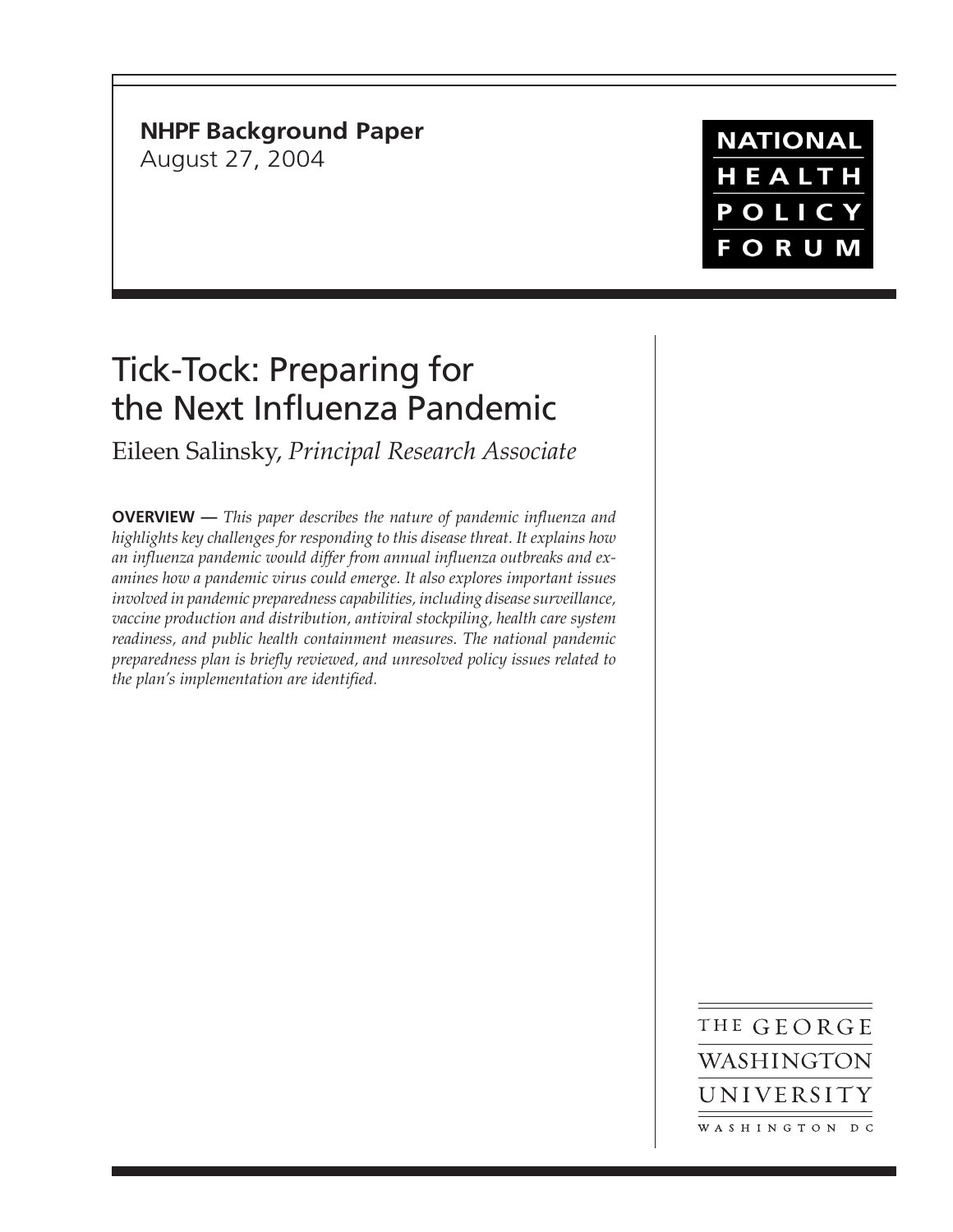# **Contents**

| Differences Between Pandemic Influenza           |    |
|--------------------------------------------------|----|
|                                                  |    |
| Novel Virus: Cause for Concern, but Not Alarm  6 |    |
|                                                  |    |
| <b>IMPROVED SURVEILLANCE AND OTHER PUBLIC</b>    |    |
|                                                  |    |
|                                                  |    |
| Proposals to Improve Production Capabilities  12 |    |
|                                                  |    |
| ANTIVIRALS AND OTHER MEDICAL INTERVENTIONS  15   |    |
|                                                  |    |
| Readiness of the Health Care Delivery System  17 |    |
| THE U.S. PANDEMIC INFLUENZA PREPAREDNESS AND     |    |
|                                                  | 21 |
|                                                  |    |

**National Health Policy Forum** 2131 K Street NW, Suite 500 Washington DC 20037

202/872-1390 202/862-9837 [fax] nhpf@gwu.edu [e-mail] www.nhpf.org [web]

**Judith Miller Jones** *Director*

**Sally Coberly** *Deputy Director*

**Monique Martineau** *Publications Director*

**NHPF** is a nonpartisan education and information exchange for federal health policymakers.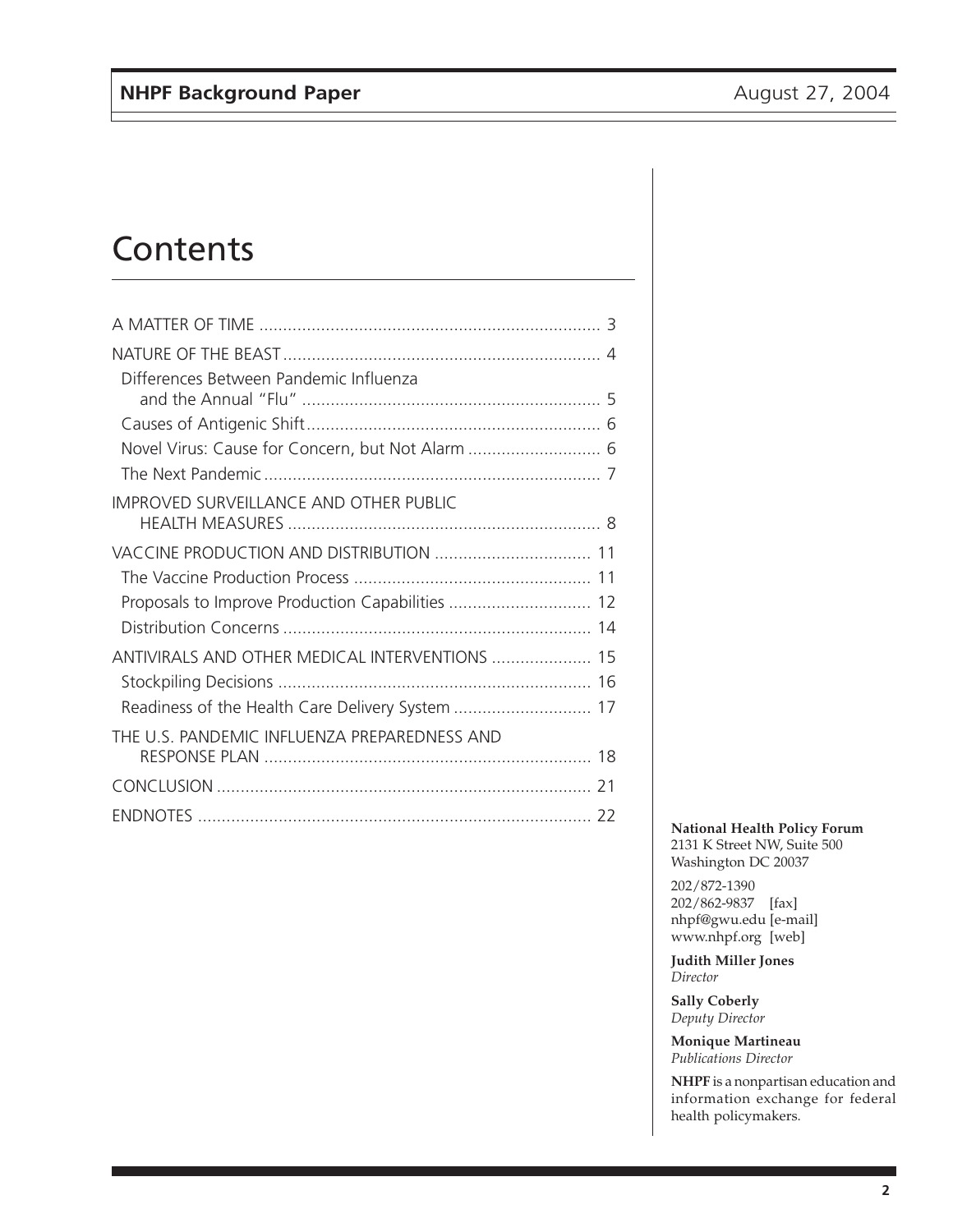# Tick-Tock: Preparing for the Next Influenza Pandemic

Over one-fourth of the nation's population has been stricken by a mysterious, fast-moving, and virulent communicable disease. Among the huge number of people who have contracted the disease, a small but significant proportion die. In mere months, the killer disease has left over half a million people dead nationwide and over 21 million dead globally. Death rates among young adults are particularly high.

Severe shortages of nurses and doctors leave many to suffer alone without medical attention. Schools, churches, and other community organizations close. Essential services such as police protection, transportation, and telecommunications nearly grind to a halt due to the staggering number of people incapacitated by the disease. The economic impact is enormous and millions of dollars are lost. In many urban areas, the bodies of the dead begin to pile up because morticians are unable to keep pace with the number of fatalities, adding to the public's sense of panic and despair.

To prevent further disease spread, Congress dedicates unprecedented resources for identifying the cause of the disease and developing an effective treatment. The U.S. Public Health Service also investigates a widely held theory that Bayer aspirin<sup>1</sup> has been intentionally contaminated to spread the disease.

This grim scenario may appear to be a modern day bioterrorism nightmare. It is, in fact, a description of the influenza pandemic that swept the globe in 1918, commonly (though mistakenly) called the Spanish flu. Since then, the world has witnessed two, less lethal pandemics, and most experts believe it is simply a question of when—not if—another influenza pandemic will confront us.

# **A MATTER OF TIME**

In many ways, we are much better prepared to confront the challenges of another pandemic than at the turn of the century. Advances in virology have enabled the development of influenza vaccines that provide disease immunity. Effective antibiotics exist to control the secondary bacterial infections that contributed to the high mortality rates in 1918. Diagnostic technology and surveillance capacity are much more sophisticated than they were in the early 20th century.

Despite improvements to medical technologies and public health practice, pandemic influenza still brings challenges, perhaps even greater than those of 1918. There is still no *cure* for influenza. Antivirals add therapeutic

**pan·dem·ic** [from the Greek *pan* (all) *+ demos* (people)]: used to describe a worldwide epidemic.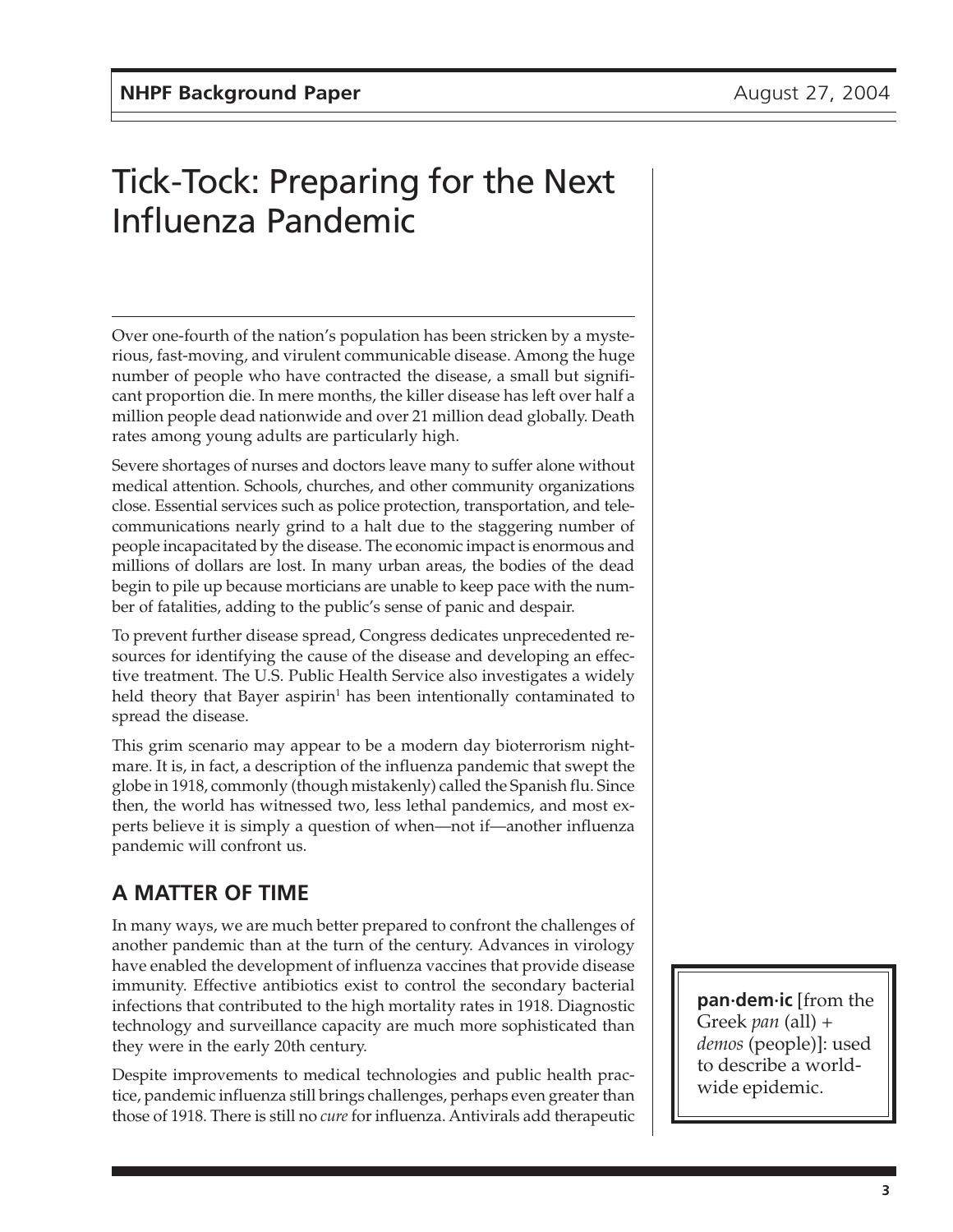value and lessen the disease's impact, but these agents are in short supply and have other significant limitations. Also, while antibiotics are now available, antibiotic resistance has become extremely common; therefore, the reliability of existing antibiotics cannot be assured. Further complicating these risks, a much larger number of people are immunocompromised, such as the elderly and persons with HIV/AIDS, placing new demands on contemporary medical and public health systems.

Most disturbingly, the vaccine development process will be measured in months, whereas disease spread may be measured in hours. The globalization of human society along with the ease of air travel mean that influenza will spread across the planet much more quickly than it did nearly a century ago. Demographic shifts further compound the rapidity with which a pandemic is likely to spread. Since 1918, the world's population has grown threefold and is increasingly concentrated in large, densely populated metropolitan areas.

The recent outbreak of SARS initially caused many public health officials to worry that the next pandemic had indeed arrived. Heroic work by virologists around the world quickly revealed that the disease agent responsible for SARS was not influenza. Although SARS itself represented a significant health challenge, the public health community breathed a collective sigh of relief that the sands of time had not yet run completely through the pandemic hourglass. The SARS scare did serve as a compelling reminder that the next infectious disease threat could be just a plane ride away and that the international spread of a communicable organism is rapid. Had SARS been as difficult to contain as a pandemic influenza, international penetration would have been not only rapid, but complete.

Developing an adequate response to pandemic influenza represents an immediate challenge to policymakers. The difficult decisions involved in this challenge are grounded in a host of complex scientific and technical issues that characterize the unique nature of pandemic influenza. Policymakers will rely, to a large extent, on the recommendations of scientific experts who are well versed in these complexities. However, it is critical for the elected officials who will make pandemic-related decisions to gain a clear understanding of the pandemic influenza threat. Although they will not have to confront many of these decisions until a pandemic occurs, many more choices must be grappled with now to ensure an effective response when needed.

# **NATURE OF THE BEAST**

Influenza is generally an acute, self-limiting upper respiratory infection that is easily transferred from person to person through respiratory droplets (via coughing, sneezing, etc.). It is highly communicable for a variety of reasons, including its ease of transmission, short incubation period, infectivity before the onset and in the early stages of symptoms, and ability to remain viable outside the body for hours, especially in cold weather.

**The next infectious disease threat could be just a plane ride away.**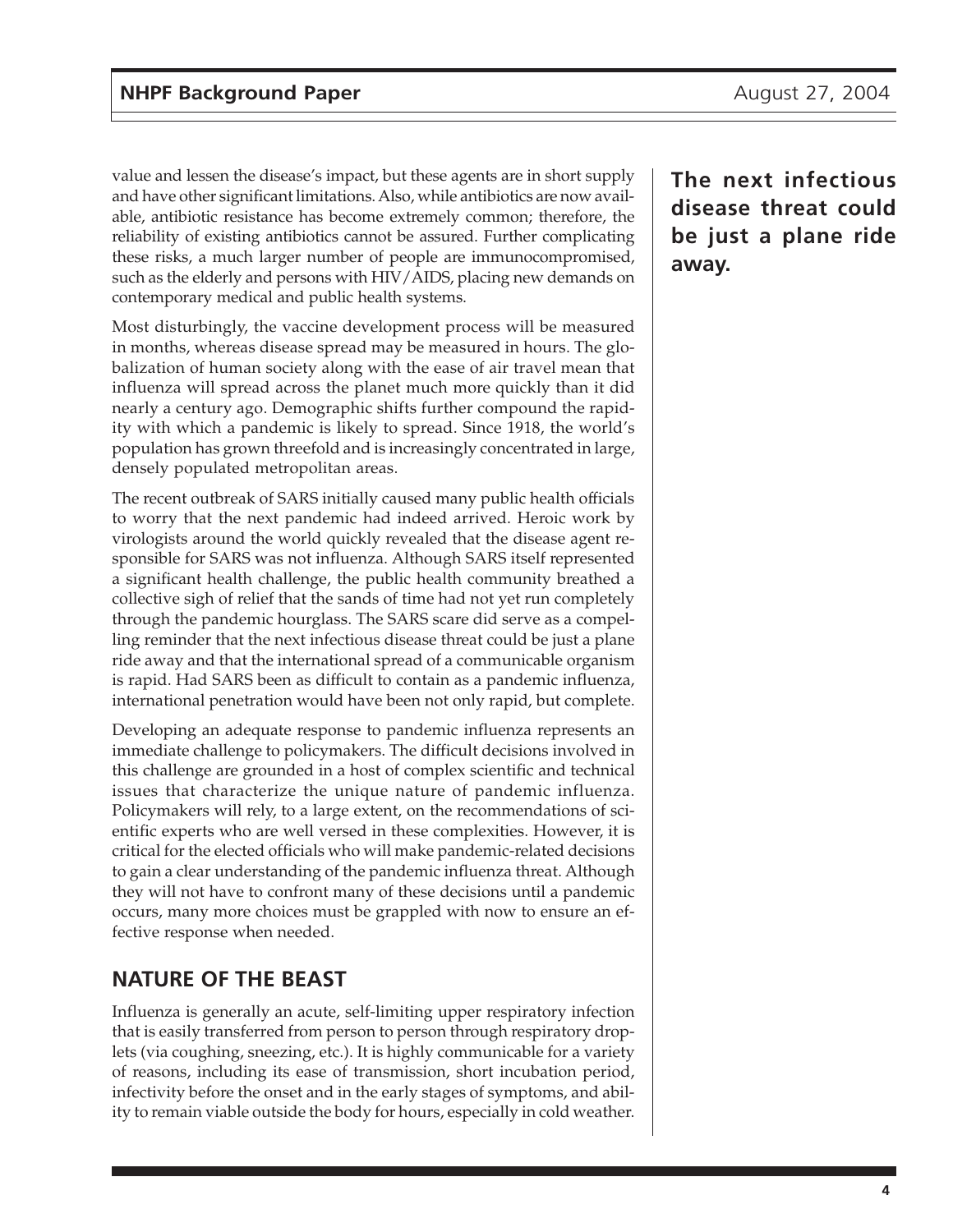During the annual influenza season, complications and death occur in a limited proportion of cases, particularly among high-risk groups like older persons and young children whose bodies are immunologically weaker. Common complications include secondary bacterial infections and exacerbation of existing chronic conditions, like cardiopulmonary disease. A "normal" influenza season in the United States typically results in 36,000 deaths and 114,000 hospitalizations nationally, with mortality and severe morbidity largely concentrated in persons over the age of 65.<sup>2</sup>

### **Differences Between Pandemic Influenza and the Annual "Flu"**

The influenza virus is a particularly vexing public health threat due to its ability to change over time and elude the body's natural defense mechanisms. When infected by a microorganism, the human body produces antibodies that react with and incapacitate the invader. These antibodies are highly specific to substances (antigens) on the outer surface of the infective agent, and generally form about 10 to 14 days after initial contact with the antigen. (The time frame varies depending on the type and dose of the antigen.)

A second exposure to the same or a closely related antigen will result in a much quicker and stronger production of antibodies, preventing or greatly reducing the impact of illness. In this way people acquire immunity or resistance to specific disease agents, and this "immunological memory" generally lasts a lifetime. The influenza virus, however, is able to essentially outsmart the body's immunological memory by changing its outer surface through genetic mutation. Thus, people are susceptible to infection even if they've already contracted influenza or have been previously immunized.

The degree to which the influenza virus will change is highly unpredictable, as is the impact these changes will have on individuals' ability to mount an immune response. Human influenza viruses are classified into three main types: A, B, and C. During nonpandemic periods, influenza A and B viruses evolve by accumulating mutations, a process called "antigenic drift." These new strains created by antigenic drift necessitate annual changes in the composition of the influenza vaccine. However, because the changes are relatively minor, most people will be able to mount an immune response that offers some protection to a new strain (due to prior exposure to similar strains) even if they have not been vaccinated.

Occasionally, the influenza virus will undergo a sudden, dramatic change, in one or both of two surface proteins called haemagglutin (H) and neuraminidase (N). This type of change is known as "antigenic shift," and may result in a pandemic. When the antigenic profile of the virus changes rapidly and significantly, it is likely that the surface of the virus will look completely different than what the body has seen before, superseding the immunological memory capacity of most people and leaving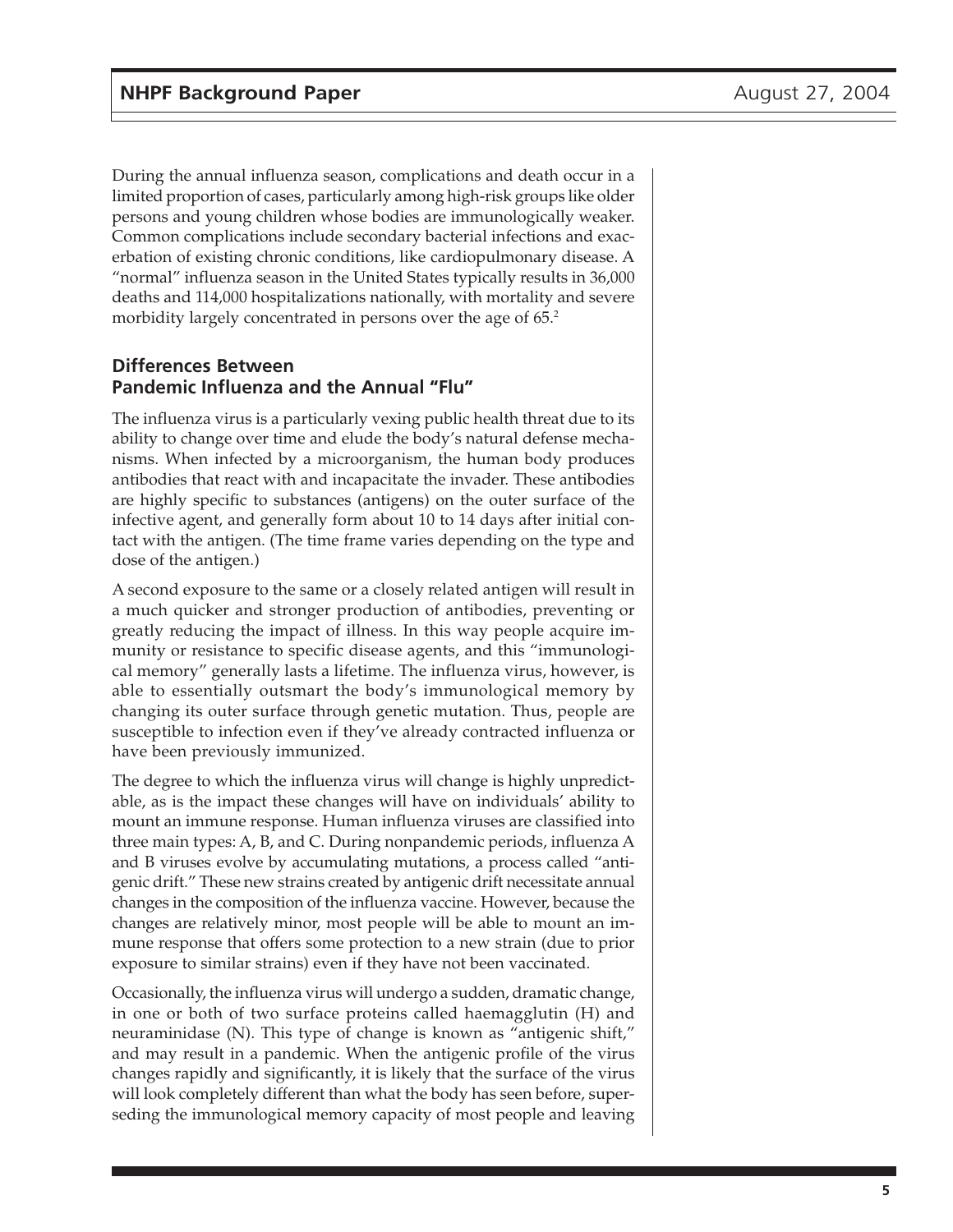them highly vulnerable to this particular strain. Such "novel" subtypes have not previously infected humans or have not infected humans for a long time.

Pandemic strains spread rapidly throughout the global population precisely because few (if any) people are immune. During normal influenza epidemics, portions of the population have complete or partial immunity to the circulating strain. Fully immune persons act as brakes on the spread of the disease. Because they don't become infected, they are unlikely to spread the disease to others. When a population includes a large number of immune persons, the population is said to have "herd immunity." Under these conditions, the virus cannot find enough susceptible people to infect and transmission is slowed dramatically. In a pandemic, no herd immunity exists, almost everyone is susceptible, and the disease spreads unchecked throughout the population.

## **Causes of Antigenic Shift**

Antigenic shift is typically caused by genetic reassortment, which occurs when human influenza viruses exchange genes with animal influenza viruses, allowing the virus to acquire new H or N antigens. The resulting strains are identified by their H or N subtype. In other words, a pandemic strain represents a new "breed" of influenza virus, whereas the changes observed annually reflect variations within a breed.

The number of animal hosts that can contract influenza compounds the potential for antigenic shift. Type A influenza<sup>3</sup> infections are common in free-living aquatic birds and also occur in many types of domesticated animals, including chickens, ducks, turkeys, swine, and horses. These animals are often referred to as disease reservoirs. Although the viral strains that infect these animals generally do not transmit to humans, such transmission is possible. Fortunately, if animal-to-human transmission does occur, these viral strains do not usually transmit well between humans.

The potential for genetic reassortment, and thus a possible pandemic, is perhaps greatest when a person or animal is simultaneously infected with both a human influenza virus and an animal influenza virus. This type of co-infection might allow a human influenza virus (already well adapted for person-to-person spread) to acquire an unfamiliar antigenic profile through reassortment. Co-infection is not, however, a necessary prerequisite for a pandemic. An animal influenza virus could gain the ability to infect people and transmit between people through spontaneous genetic mutation, rather than reassortment, but such events are thought to be very rare.

## **Novel Virus: Cause for Concern, but Not Alarm**

Although all pandemics begin with the emergence of a novel virus, not all novel viruses spread or cause pandemics. For example, in 1976 a novel

# **Not all viruses spread or cause pandemics.**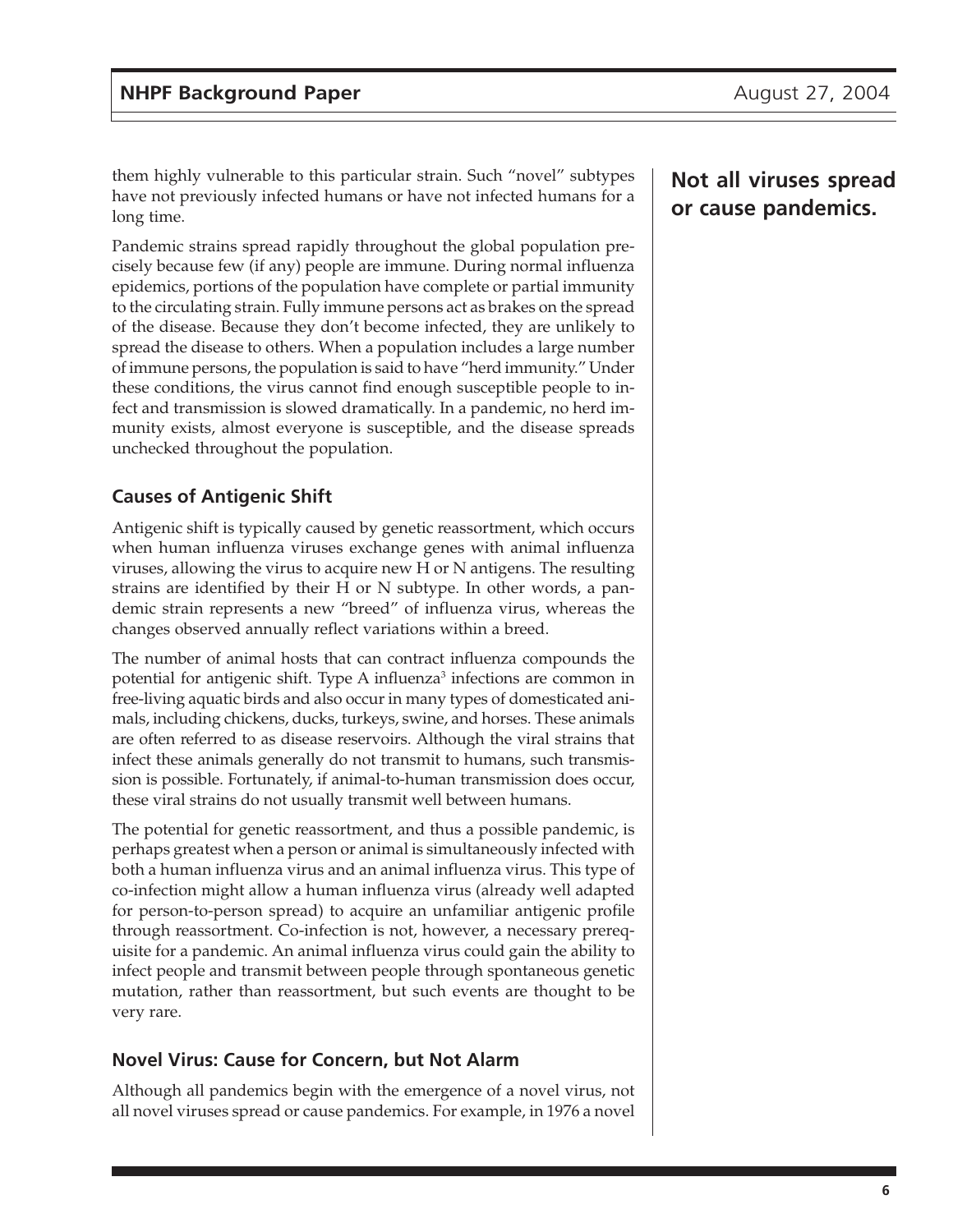subtype of influenza caused a localized outbreak at Fort Dix and the first person known to have contracted the virus died. Laboratory testing showed that the strain (H1N1) was related to the strain that created the 1918 pandemic. Many at the fort were found to have contracted the virus, suggesting the likelihood of person-to-person spread within the barracks.

A major campaign was initiated to develop a vaccine and vaccinate the population against this "swine flu." However, the virus did not spread widely beyond the camp. Some believe that the decision to initiate and promote a vaccine program was premature, damaged the credibility of public health, and contributed to the public's complacency about infectious disease threats. As it is often said, however, hindsight is 20/20. In the case of swine flu, the specter of another influenza pandemic prompted aggressive, albeit flawed, decision making.

## **The Next Pandemic**

Though "near misses" do not necessarily generate pandemics, they are cause for serious concern. As the number of human cases infected by animal viruses increases, the probability of co-infection increases, and the chances of reassortment improve. The genetic reassortment that can take place during co-infections is as uncertain as a roll of the dice: A pandemic strain may or may not emerge. If one does, that strain's characteristics, such as virulence, communicability, and pathological properties, cannot be determined in advance.

Although the characteristics of the next pandemic virus are impossible to predict, the scale of any influenza pandemic ensures significant levels of social disruption and increased mortality relative to a "normal" flu season. Preliminary estimates indicate that an influenza pandemic would cause between 88,000 and 227,000 deaths and economic losses in the range of \$71 to \$166 billion in the United States alone.<sup>4</sup>

These severe health and social consequences have galvanized global planning efforts to prepare for the next pandemic. Recent cases of humans becoming infected with a highly pathogenic avian influenza (H5N1) in Thailand and Vietnam have heightened the concerns of public health authorities. The World Health Organization (WHO) has confirmed 34 human cases of H5N1 infection as of March 24, 2004, and 23 of these cases resulted in death.<sup>5</sup> Although the number of human cases has been relatively small thus far, the human fatality rate associated with these cases is high and the prevalence of the H5N1 strain in poultry throughout China and Southeast Asia is widespread and persistent. The H5N1 strain has also been identified in pigs in China, a worrisome finding as pigs can also serve as hosts to human influenza viruses.<sup>6</sup> The prevalence of the pathogenic strain increases the likelihood that it might adapt to people through either co-infection resulting in reassortment or a spontaneous mutation, making H5N1 a candidate for the next pandemic.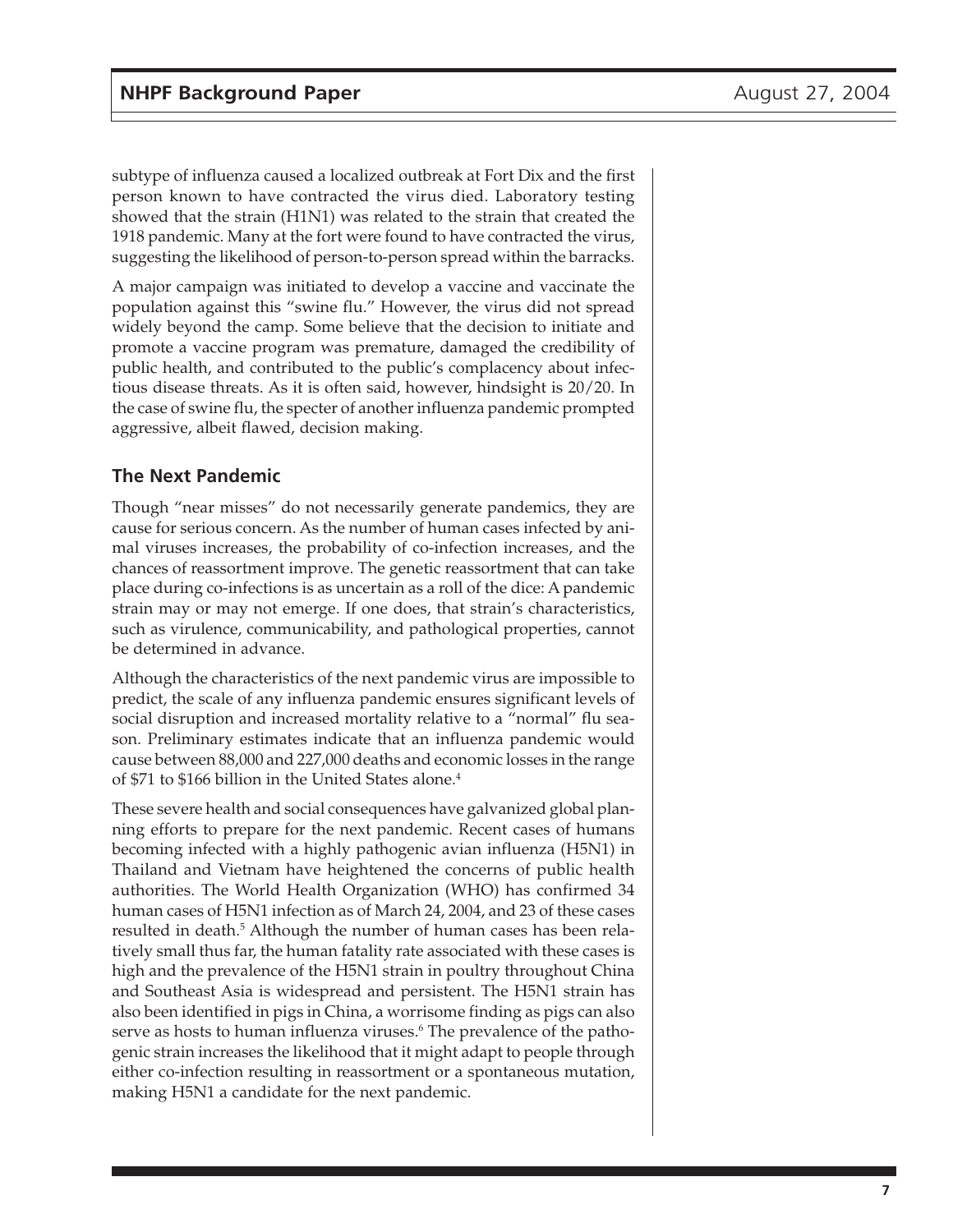It may not be possible to prevent the next pandemic from occurring, but careful planning may delay the emergence and slow the spread of a pandemic strain, as well as mitigate the risks associated with an influenza pandemic. Public health officials in the United States and around the world have been working collaboratively for several years to improve pandemic preparedness. These planning efforts have revealed a number of challenges that must not be overlooked. As the following narrative illustrates, some of these challenges relate to improving interpandemic capacities and others to making important decisions in advance to increase the speed and efficiency of a pandemic response.

# **IMPROVED SURVEILLANCE AND OTHER PUBLIC HEALTH MEASURES**

Time is of the essence in pandemic preparedness, and robust surveillance is the key to a timely response. The sooner a human infection by a novel virus is identified, the sooner an investigation into the efficiency of person-to-person transmission can commence. If the novel virus is found to be communicable, steps can then be taken to initiate vaccine production and begin containment strategies. Failure to identify the novel virus early could ensure widespread disease and contribute to its health and economic toll.

Ongoing influenza surveillance is conducted by a worldwide network of 110 National Influenza Centers and many other WHO laboratories in 83 countries.7 Each year, a sample of influenza virus isolates drawn from these labs are intensively analyzed by WHO Reference Centers in London, Atlanta, Melbourne, and Tokyo. These reference centers examine the viruses to identify emerging strains, and this information is used to formulate a vaccine for the next flu season. Although this process is very effective for monitoring antigenic drift, it is unlikely that these routine surveillance methods will detect an antigenic shift or novel virus. Routine laboratory analysis is conducted on a relatively small sample of influenza cases worldwide, therefore the probability that a novel virus will be detected from this sample is very low.

Recognizing an antigenic shift will likely depend on alert clinicians, good relationships between health professionals and public health authorities, and a robust public health infrastructure. Influenza is not a "reportable" disease, but health professionals are advised to alert public health authorities of any unusual occurrence of infectious disease. The expectation in most developed countries is that careful attention should be paid to influenza outbreaks that are associated with unusual health outcomes, such as those that cause death in healthy adults not considered at high risk for influenza mortality. It is hoped that such cases would be intensively investigated and that WHO Reference Center laboratories would analyze clinical specimens quickly to determine if a novel virus has emerged.

**Robust surveillance is the key to a timely response.**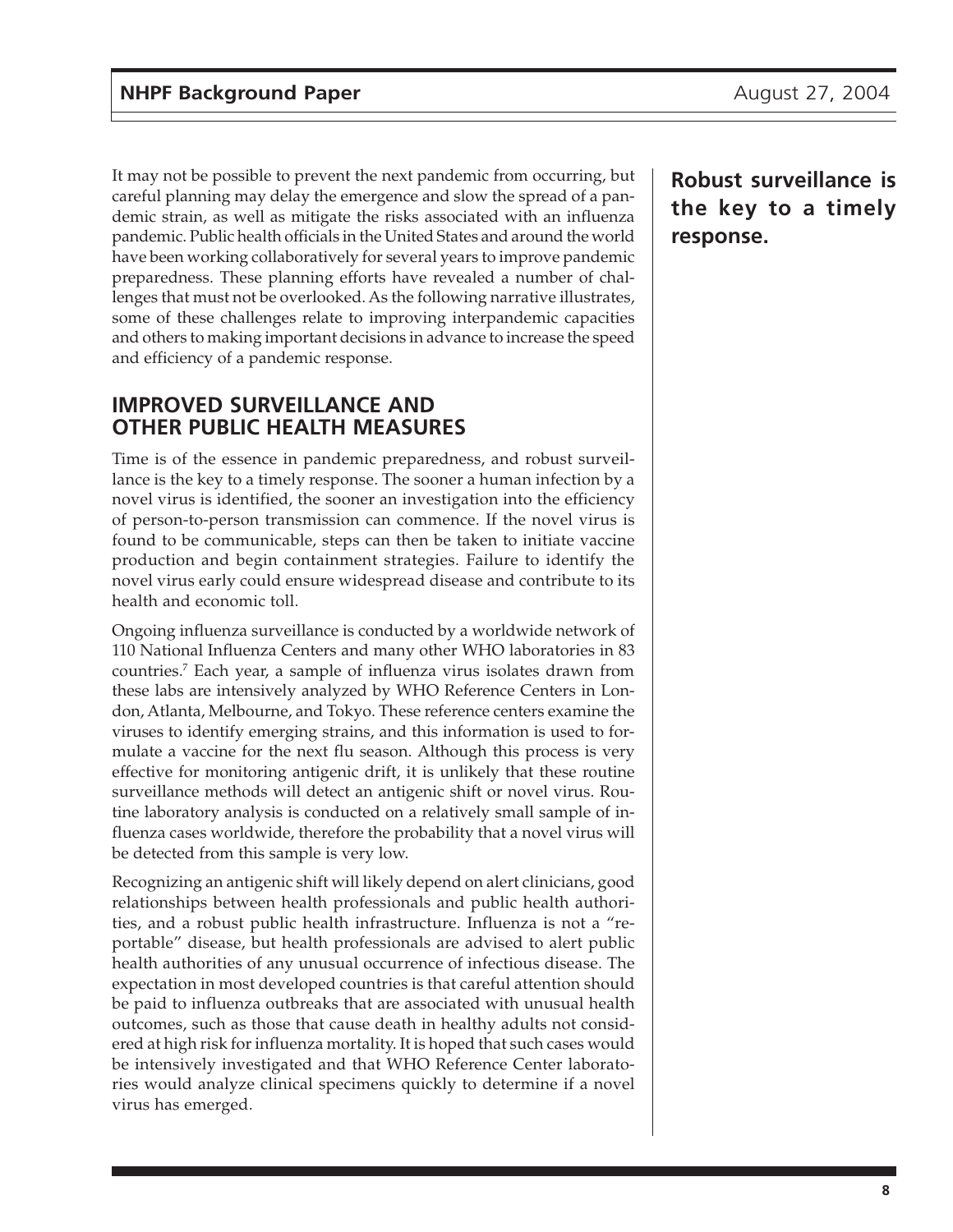Unfortunately, the parts of the world most hospitable to the emergence of pandemic influenza are the least likely to have robust surveillance capabilities. Novel viruses are more likely to emerge in places where humans and animals known to be influenza reservoirs, such as pigs and chickens, live in close proximity. Conditions in China and Southeast Asia may be particularly conducive to influenza reassortment due to the number of households that contain domesticated livestock and the prevalence of avian influenza in those regions. The influenza surveillance capabilities in many of those countries affected by the recent avian flu outbreak are poor to nonexistent. Although several human cases of infection by a novel virus have been documented, experts worry that many more cases are occurring without being detected or investigated.

Though international public health authorities have particular concerns about specific parts of the world, it is worth noting that novel viruses and pandemics can emerge anywhere. In fact, one theory suggests that the 1918 flu originated in Kansas. Furthermore, the strength of surveillance capacity within the United States is not above reproach; numerous studies have demonstrated the delays associated with infectious disease reporting in this country. Even at the height of the anthrax scare, health professionals waited days before contacting public health officials, in some cases.

Public health measures may be effective in preventing the emergence of a pandemic strain if initiated early. Actions to minimize the potential for animal-to-human transmission, such as destroying poultry flocks infected with pathogenic avian influenza virus, reduce the likelihood of human infection by a novel virus. Should human infection occur, isolation and aggressive treatment of affected patients may decrease the likelihood of a reassortment event.

Opportunities for delaying the spread of a possible pandemic virus are greatest when only a few clusters of cases have occurred, that is before a pandemic has been declared. At this stage, a variety of public health measures, such as isolation of ill persons, contact tracing, quarantine of contacts, and aggressive treatment with antiviral agents, may prevent or slow further transmission. However, this window of opportunity is likely to close quickly if strong pub-

lic health actions are not implemented rapidly. The time sensitivity of these interventions underscores the need for effective surveillance to identify early cases.

### **Phases of a Pandemic**

#### **Phase 0, Preparedness Level 0**

Inter-Pandemic Period: Three or four strains of influenza virus circulating which are similar to strains that have circulated in the recent past.

#### **Phase 0, Preparedness Level 1**

Initial Report of a New Strain in Humans

#### **Phase 0, Preparedness Level 2**

Novel Virus Alert: Human infection is confirmed.

#### **Phase 0, Preparedness Level 3**

Human Transmission Confirmed

#### **Phase 1**

Confirmation of Onset of Pandemic: Efficient person to person transmission is confirmed.

#### **Phase 2**

Regional and Multiregional Epidemics

#### **Phase 3**

End of First Pandemic Wave

#### **Phase 4**

Second or Later Waves of Pandemic (typically 3 to 9 months following initial epidemic)

#### **Phase 5**

End of Pandemic: Reversion to Phase 0.

*Source: World Health Organization*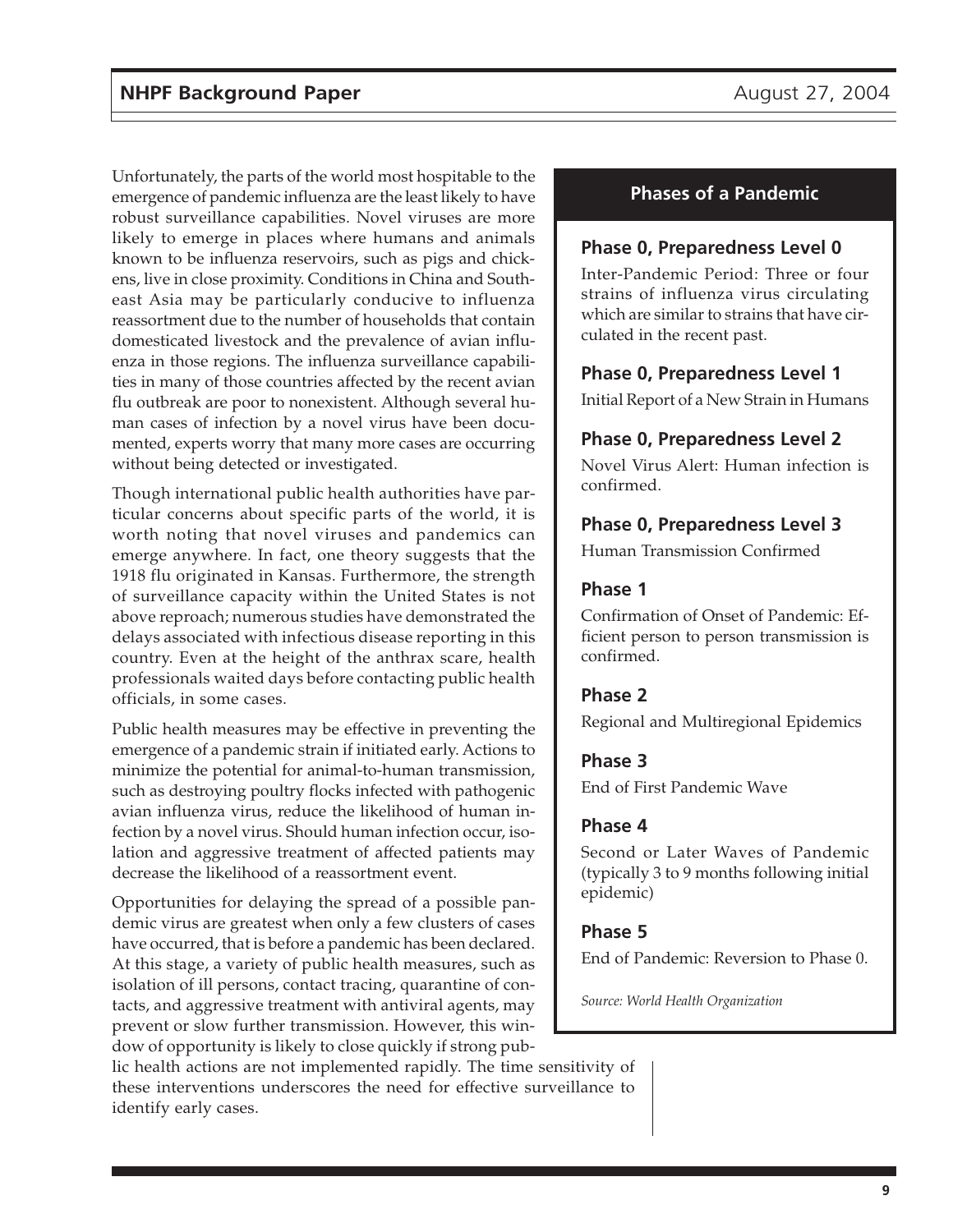Experts caution that surveillance capabilities both domestically and internationally require additional investment. These needs include:<sup>89</sup>

■ Better integration of clinical disease surveillance and laboratorybased testing on influenza isolates.

■ Additional resources to support existing human surveillance activities, particularly in the developing world, including the development of multidisciplinary teams to investigate unusual case clusters.

■ Expanded disease and virologic surveillance of animal reservoirs and increased collaboration with veterinary disciplines to improve coordination of animal and human surveillance activities.

■ Development of additional diagnostic tools (such as reagents and standardized laboratory protocols) for quickly identifying influenza viruses of all subtypes circulating in both human and animal populations and prioritizing those known to have caused human infection.

■ Improved international efforts to coordinate data collection and management.

■ Better education of health care professionals to enable recognition of suspect cases and reporting to appropriate authorities.

Even with enhanced surveillance capacities, many experts believe that a pandemic threat may not be evident until the disease has already become widespread within a geographic area. This may happen either because early surveillance failed to detect initial clusters or the virus emerged with a full-fledged capacity for efficient human transmission.

Once a pandemic is officially declared, it is unclear whether additional opportunities for slowing international spread and minimizing disease penetration within affected populations are still available. Travel warnings, exit screening of travelers from affected areas, and measures to increase social distance (such as cancellation of mass gatherings and school closings) may help to slow the spread of the disease. At this point, contact tracing and quarantine of health contacts is not likely a wise use of resources, because the virus will have become too widespread to contain through such targeted measures. Surveillance emphasis should also shift at this point to monitor total disease burden and track epidemiological trends to identify high-risk populations.10

Public anxiety will be running high if a pandemic is beginning to sweep the globe, and public health officials must be prepared to respond to these concerns. Skillful risk communication will be necessary to reduce panic and help individuals make informed decisions. People will want information on what they can do to reduce the possibility of exposure, even simple directives such as hand washing and when they should seek medical care if they become ill.

One of the biggest communication challenges will be helping the public understand why vaccine will not be available early in the pandemic and why it will be in short supply once it is produced. Some public health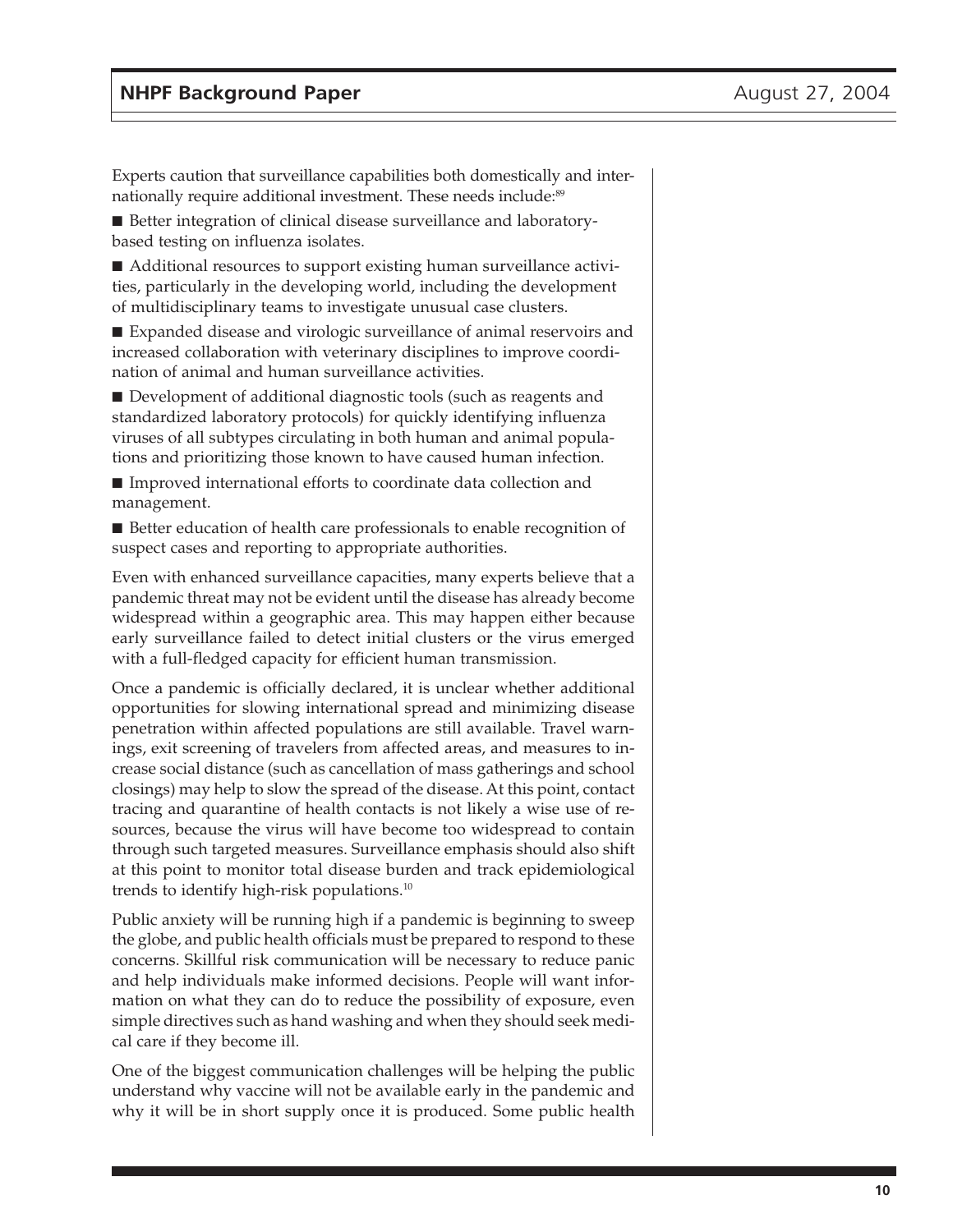agencies are already using the annual influenza season to educate the public on influenza vaccine production and to reinforce the importance of good hygiene. These types of pre-pandemic efforts may help communications with the public during a pandemic, although the level of public unrest likely during a pandemic will call for a more aggressive communications strategy.

# **VACCINE PRODUCTION AND DISTRIBUTION**

Vaccination is the best defense against influenza. Available treatments have serious limitations, and traditional public health containment efforts can only hope to slow—not stop—a fast-moving, highly communicable disease like influenza. The vaccine serves to "jump start" the body's immune response by providing the body with antigenic material similar to the circulating viral strains, thus prompting the body to begin antibody production. Should the vaccinated person come into contact with the influenza virus, their immune response will be poised to combat the disease agent.

The annual flu vaccine is safe and effective. Inactivated influenza vaccine has been used widely for 60 years, and manufacturers have made significant improvements since its introduction.<sup>11</sup> Although whole, inactivated viruses were first used, partially disrupted viruses (split vaccines) and purified envelope antigens (subunit vaccines) have since been introduced to improve safety while maintaining effectiveness. Although a single inoculation of inactivated vaccine is generally sufficient for persons who have had prior exposure to a similar strain, two inoculations are generally needed for persons with no prior exposure (a circumstance likely during a pandemic).

Given current technology, it will likely take a minimum of six months to begin manufacturing vaccine. Development and production of pandemic influenza vaccine cannot be initiated until a novel virus is identified and isolated. In light of the long lead time for development and the critical importance of vaccine, pandemic preparedness efforts have focused substantially on shortening the time frame between the emergence of a pandemic virus and the availability of vaccine for distribution. While some of these efforts center on improved surveillance, most target the vaccine production process.

## **The Vaccine Production Process**

Influenza vaccines are produced by inoculating embryonated hens' eggs (that is, eggs with embryos in them) with influenza virus. In the event of a pandemic, the first step in this process will be the development of virus "seeds" that match the antigenic profile of the circulating pandemic virus. In some cases, new strains do not grow well in the eggs, and a "high growth reassortant virus" is developed to increase the yield of vaccine virus per egg. In the recent past, such growth problems have delayed the shipment of annual flu vaccine.

**It will likely take a minimum of six months to produce a pandemic influenza vaccine.**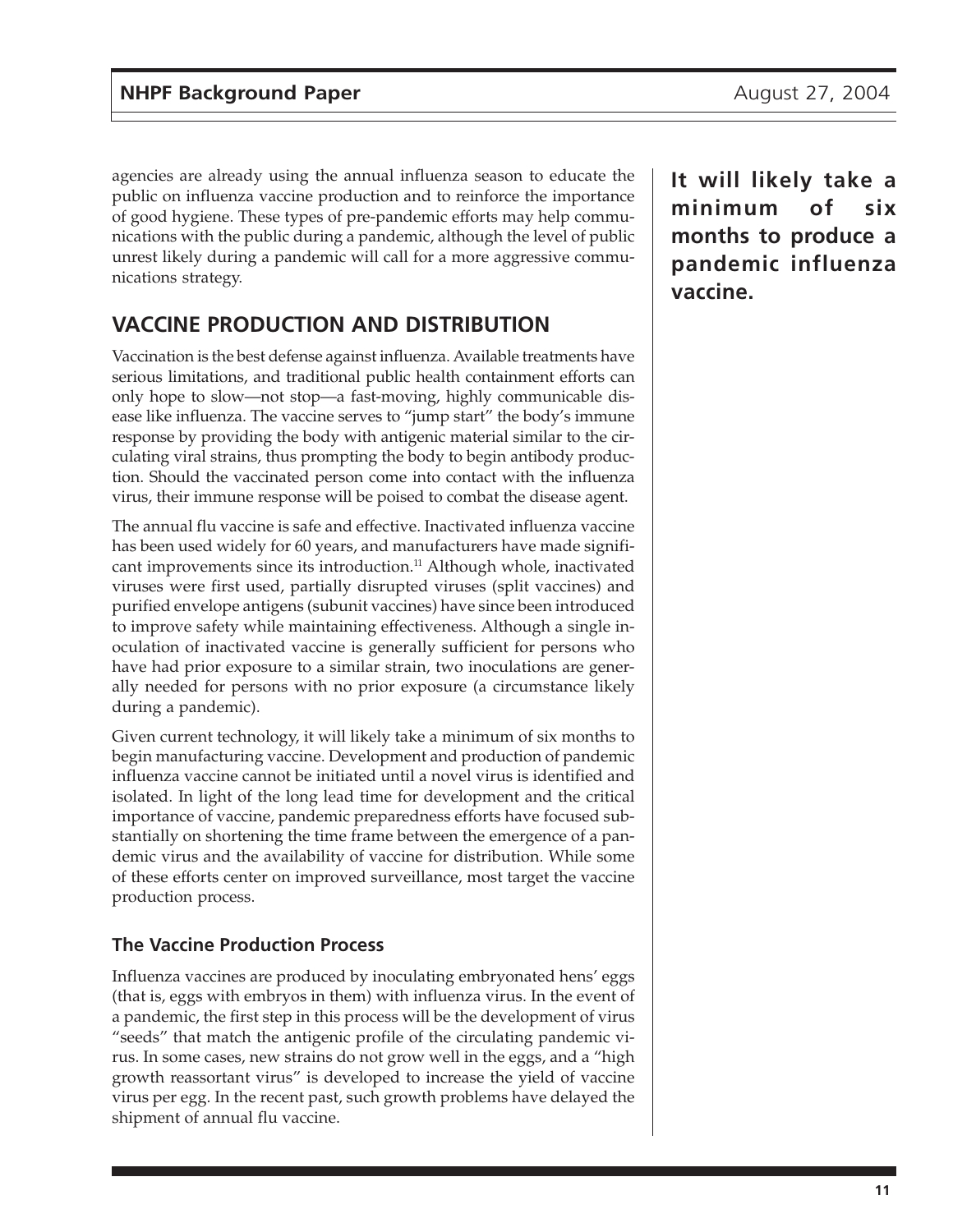It is also very possible that the emergent strain will be highly pathogenic both for the embryonated chicken eggs and for the people involved in vaccine production. These issues will likely require both the use of specialized biocontainment facilities and the introduction of genetic manipulation techniques, known as reverse genetics, to allow for the timely creation of a safe, high-growth vaccine seed virus. Scientists estimate that the development of such a vaccine seed takes two to three months to complete once a target strain is identified.12

After the eggs are inoculated, vaccine lots first become available within four to five months.13 During this period, the vaccine virus replicates within the eggs. Once sufficient growth has occurred, harvested egg fluids are processed to concentrate, purify, and inactivate the virus from which the vaccine will be produced. Further steps for purification and standardization of vaccine potency are then completed.

Similar to most vaccine products, the capital-intensive, specialized nature of the influenza vaccine production process tends to limit the number of manufacturers willing to compete in the market. Only three firms currently produce influenza vaccine for the U.S. market. Both Aventis Pasteur, Inc. and Chiron produce inactivated vaccine, and MedImmune, Inc., produces a live, attenuated (or weakened) vaccine product. Because production is highly concentrated among so few manufacturers, problems encountered by any one manufacturer can have a substantial impact on the availability of vaccine supply.

## **Proposals to Improve Production Capabilities**

Ongoing efforts and proposals to speed the availability of influenza vaccine in the event of a pandemic have focused on two major issues: (*a*) improving the production capacity of existing technologies and (*b*) developing new production technologies that allow more vaccine to be produced in a more timely manner. These efforts and proposed strategies include:

■ **Increasing Annual Influenza Vaccine Rates.** In 2003, approximately 87 million doses of influenza vaccine were produced for the U.S. market.14 Assuming one dose per person, this production level would support annual vaccination of roughly 30 percent of the U.S. population.15 In fact, the true vaccine coverage rate is probably lower, given that some individuals, such as children receiving the vaccine for the first time, require two doses. Manufacturers strive to peg production volume, and thus production capacity, to the anticipated demand in order to minimize financial losses due to unused supply. The long lead time in vaccine production and the short "shelf life" of flu vaccine make it difficult to respond quickly to changes in demand. When demand is unexpectedly high, like it was in the 2003–2004 flu season, vaccine shortages occur. Prompting and sustaining greater demand for the annual vaccine would encourage manufacturers to invest in expanded production capacity and might entice more manufacturers to enter the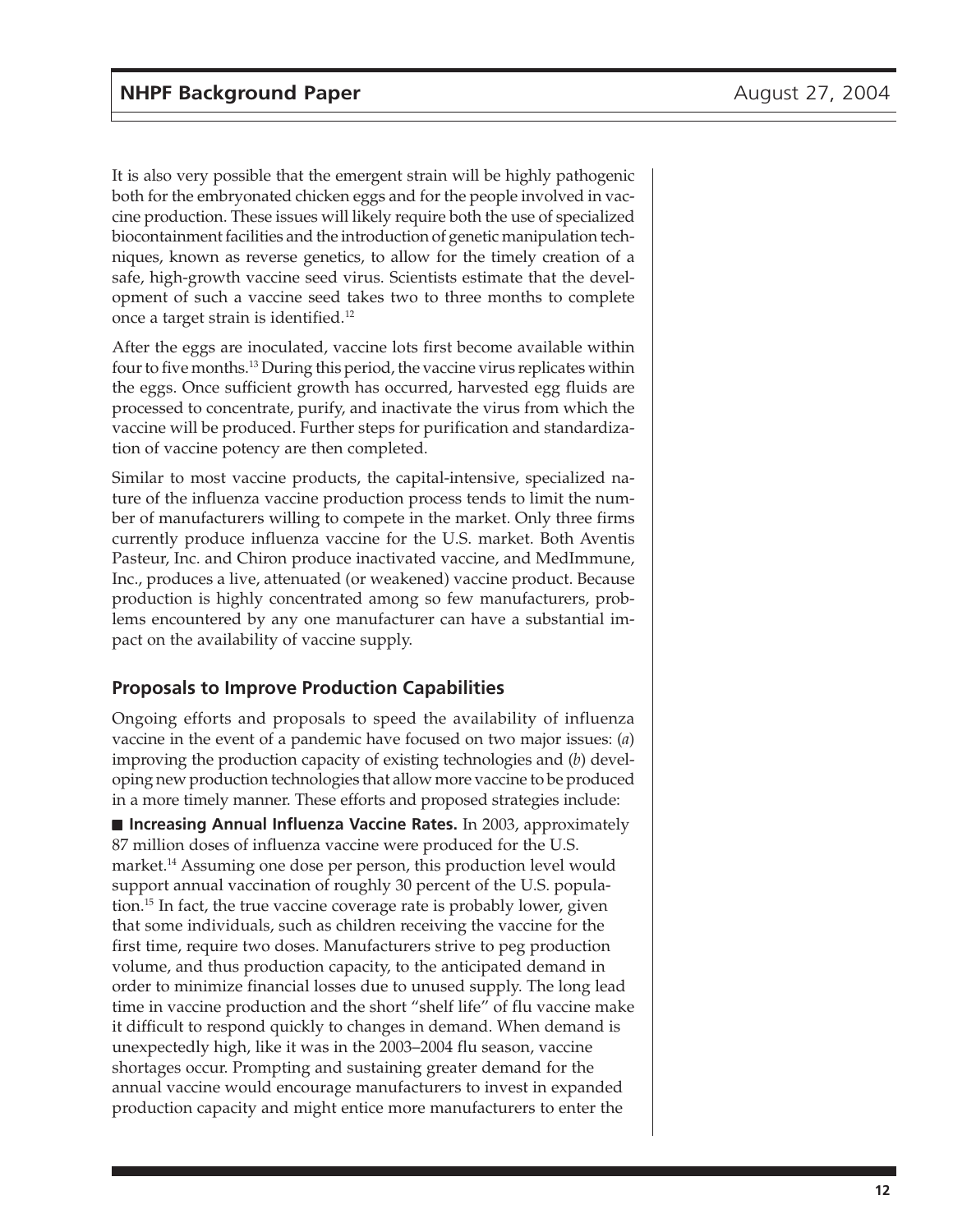market. Some observers have advocated for guaranteed government purchase of surplus vaccine and for public education to increase vaccination rates and help make yearly demand levels more predictable and robust. However, opinions regarding the merit of this strategy are mixed, as some observers have expressed concern about the long-term effects of government purchase guarantees and how they might affect market dynamics.

■ **Ensuring Year-round Egg Supply to Increase Surge Capacity.** The influenza vaccine is currently dependent on embryonated hens' eggs, a production process which in turn is dependent on the reproductive biology of chickens. Vaccine manufacturers generally place orders for eggs approximately 6 months before inoculation with the vaccine seed. Depending on the time of year when the pandemic strikes, a supply of eggs may not be available to support vaccine production. Ensuring year-round availability of embryonated eggs could reduce the time to vaccine production, and the Department of Health and Human Services (DHHS) has made investments in this regard.

■ **Developing Non–Egg-based Production Procedures.** Cell culture– based growth media for vaccine production is available and currently licensed in some countries. Cell lines are necessary for reverse genetic technologies and promise to eliminate some of the limitations inherent to egg-based vaccine production. Expanding this capacity will involve increasing the availability of suitable cell lines and encouraging manufacturers to diversify their production processes to include this technology through regulatory and perhaps payment incentives. Efforts to achieve these objectives have already been initiated. A move to cell-based vaccines would also require surveillance laboratories worldwide to begin using cell lines approved for human vaccine use, a requirement that would have significant resource and operational implications.

■ **Initiating Advance Preparation of Vaccine Production Seeds.** Preparation of vaccine seeds and production reagents for all known virus subtypes currently present in animal reservoirs could significantly expedite vaccine production when a pandemic strain emerges. If a library of virus subtypes suitable for vaccine seeds were developed, the first phase of vaccine production could be completed in advance of the pandemic, reducing the production time line by several months. Although the preselected vaccine would not likely be an exact antigenic match to the pandemic strain, it would provide at least partial protection until a tailored vaccine could be produced. Priority could be given to subtypes known to cause human infection, including the H2, H5, H7, and H9 subtypes.<sup>16</sup> The use of reserve genetic techniques to engineer safe, high-growth variants of these subtypes could facilitate the ease and speed of production. Clinical trials on experimental vaccines produced from the seed library would also need to be conducted to determine dosage requirements and to identify possible adverse reactions. The National Institute of Allergy and Infectious Diseases has already awarded two contracts to support the production and testing of

**Guaranteed government purchase of surplus vaccine may help to expand vaccine production capacity.**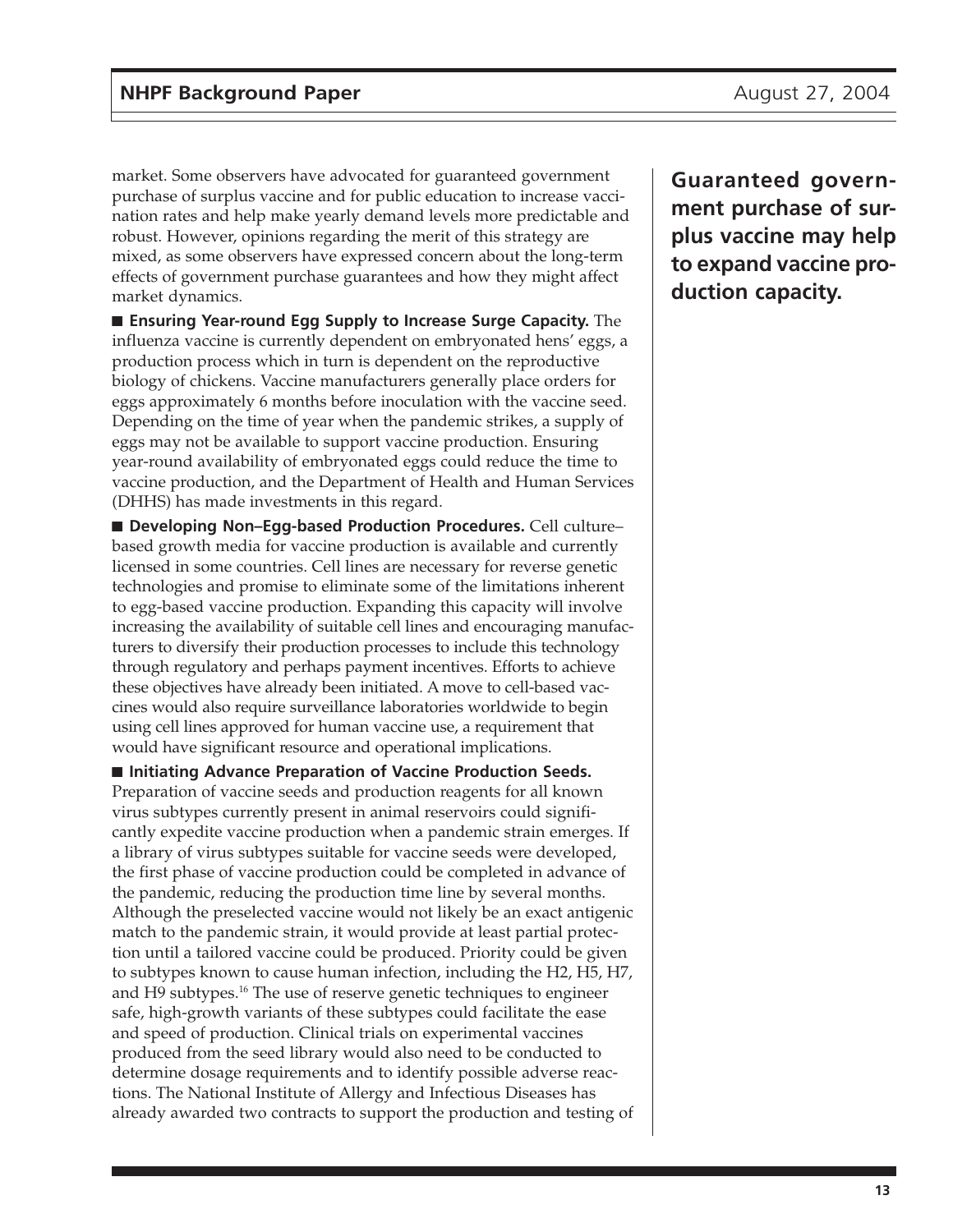an investigational vaccine based on the avian strain of influenza (H5N1) implicated in the recent, highly pathogenic outbreaks in Asia.

■ **Reducing Legal Disincentives to Vaccine Production.** A variety of legal and regulatory concerns may hinder efforts to implement the improvements described above. Vaccine manufacturers' concerns related to liability and compensation, variations in international licensing standards, and intellectual property rights regarding organisms developed through reverse genetics are several factors that may discourage investments in needed improvements or might delay response activities in the event of a pandemic. Some manufacturers have advocated for federal liability protections and a harmonization of international laws and regulations related to vaccine development and production to address these concerns.

■ **Engaging in Additional Research.** In addition to the development activities described above, a wide range of other promising approaches merit further research. For example, the use of live influenza vaccines (currently licensed, but not in widespread use) needs to be evaluated in light of the stronger immune response they elicit. This attribute could be important in reducing the amount of vaccine required to produce an immune response, thus stretching the available supply to cover more people. Similarly, alternative vaccination techniques, such as new dosage approaches and the use of adjuvants, may increase immune response and conserve vaccine. Furthermore, some researchers believe it may be possible to develop a "universal" influenza vaccine that would be effective against all subtypes and would not be vulnerable to antigenic shift or drift. Although such a breakthrough is not likely in the foreseeable future, its long-term potential is intriguing.

### **Distribution Concerns**

If the vaccine production challenges were not daunting enough, additional challenges will be faced once the first supplies of a pandemic vaccine are available for distribution. The first production lots will not be adequate to vaccinate the entire population, and hard decisions will have to be made in selecting priority populations. Essential personnel, such as health care workers, police, and other first responders, are likely to be prioritized for vaccination, as are high-risk populations. Older persons and others with compromised health status will be at high risk for severe illness. The degree to which other groups will also be at elevated risk for severe outcomes is not certain, however, because the pathological characteristics of the pandemic virus cannot be ascertained until it emerges and begins to spread.

It is unclear whether the market-based approach currently used for the purchase and distribution of the annual flu vaccine will be suitable under pandemic conditions. The urgent need to rush production, focus limited vaccine supplies on priority populations, and ensure that vaccinations are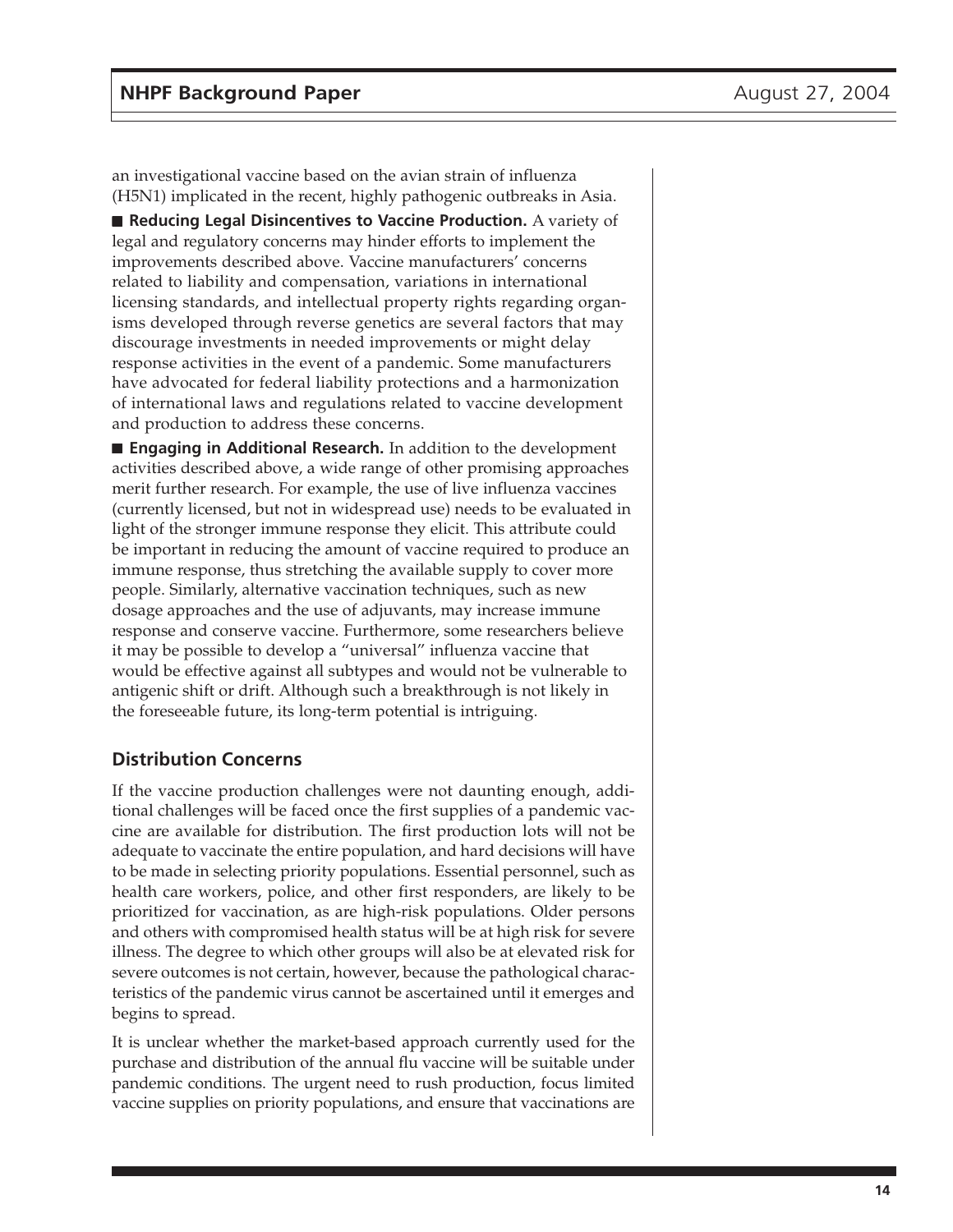administered immediately suggest that a more coordinated, governmentsponsored purchase and distribution arrangement could be needed. It is unlikely that existing private sector contracts for vaccine supply would be valid for a pandemic strain, as these contracts are specifically negotiated each year for that year's annual vaccine. Furthermore, existing distribution mechanisms would probably not be sufficiently timely or targeted. When shortages were experienced in recent flu seasons, public health officials encountered a number of difficulties in attempting to redistribute supplies to target those at highest risk, illustrating the shortcoming of a market-based approach. However, a clear consensus regarding the most appropriate approach to vaccine procurement and distribution has not yet been reached.

Even if a coordinated distribution process is put into place, there will be additional hurdles associated with implementing a mass immunization program under conditions of social unrest and fear. Security measures will be necessary to ensure that supply is not inappropriately diverted in transit. Supplies will be limited, and tens of millions of vaccinations will need to occur in a very short time frame. Such mass vaccinations will require strong collaboration among public health authorities at the federal, state, and local levels and with private sector health care professionals. State and local public health planning and exercises for mass vaccination and drug distribution in preparation for bioterrorism attacks should be helpful in this regard.

Clinical considerations will include ensuring the availability of trained personnel to administer the vaccine. Logistical considerations will include identifying and preparing vaccination sites, securing necessary supplies (such as syringes), designing patient flow processes, and ensuring security. Legal concerns related to informed consent must be addressed, and administrative processes must be established to document persons vaccinated, verify their priority status, and document any adverse effects of the vaccine.

# **ANTIVIRALS AND OTHER MEDICAL INTERVENTIONS**

Because vaccine is not likely to be available in the early months of the pandemic and initial supplies will be extremely limited, antiviral medications have the potential to play a very important role in pandemic response. Four antiviral agents—amantadine, rimantadine, oseltamivir, and zanamivir—have been documented as effective for both prevention (chemoprophylaxis) and early treatment of influenza. At this time, however, the Food and Drug Administration (FDA) has approved zanamivir for treatment purposes only and limits prophylactic use of oseltamivir to persons over the age of 13. Generic versions of amantadine and rimantadine are available. Zanamivir (trade name Relenza) and oseltamivir (trade name Tamiflu) are produced under patent by GlaxoSmithKline and Roche Laboratories, Inc., respectively.

**Government-sponsored purchase and distribution of a pandemic vaccine may be needed.**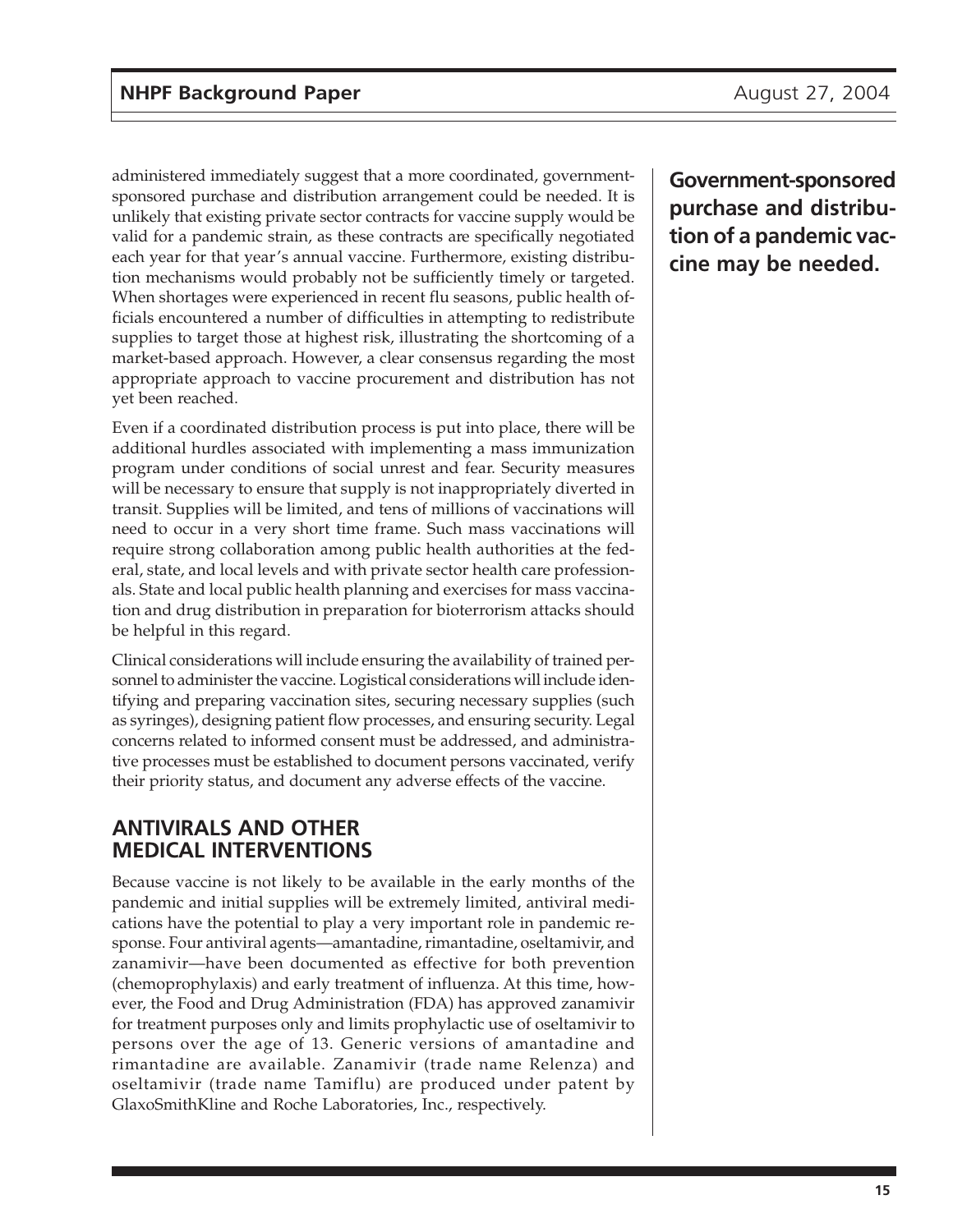For prophylactic purposes, antivirals have the advantage, relative to vaccine, of providing rapid onset of protection; unlike vaccine, however, this protection is short lived. For prophalaxis, antivirals must be taken daily for the entire time influenza is active in a community. For treatment purposes, antivirals must be taken within two days of illness onset to be effective.

## **Stockpiling Decisions**

The biggest limitation regarding antiviral treatments is inadequate availability and limited production surge capacity. Unlike vaccine, however, antiviral agents can be stockpiled and planning efforts are examining this strategy. Important considerations include the mix and volume of drugs to include in the stockpile, the need to "forward deploy" these stockpiles regionally ahead of the spread of disease, and the costs associated with these fairly expensive products.

Even with enhanced stockpiles, strategic decisions will need to made regarding antiviral use. Essential personnel (such as police, public health workers, and medical professionals) and high risk populations (such as the aged, those in institutional settings, and others, depending on the epidemiology of the disease) are likely candidates for priority populations to receive prophylactic antivirals. Targeting treatment supplies to those at highest risk may be more difficult, as the delivery of care will be highly decentralized.

In light of limited supplies, trade-offs between using the antivirals for prophylaxis or treatment are inevitable. Mathematical modeling can help to elucidate health impacts and cost effectiveness of alternative use and distribution strategies. Available modeling evidence suggests that mass prophylactic use of antivirals would not be efficient and that reserving available stocks for treatment and targeted prophylaxis (such as for essential personnel or for initial contacts in the very earliest stages of the pandemic) would be more prudent. Furthermore, the huge supply of antivirals that would need to be stockpiled for mass prophylaxis make this approach prohibitively expensive.

Some of the antiviral agents are known to stimulate the emergence of resistant influenza viruses, a fact that will also influence both stockpile composition and distribution strategies. Because these antiviral agents are sometimes used to treat annual influenza outbreaks, there are concerns that the pandemic strain may emerge resistant to these agents as well. Of particular concern is that the influenza viruses isolated from human cases of avian flu in Asia show resistance to amantadine and rimantadine. Other factors to consider are the side effects caused by available antiviral agents and the safety concerns these create.

Efforts to begin stockpiling antiviral agents will be influenced by the activities of other nations as well. Japan has already begun stockpiling Tamiflu. It is unclear what impact the small number of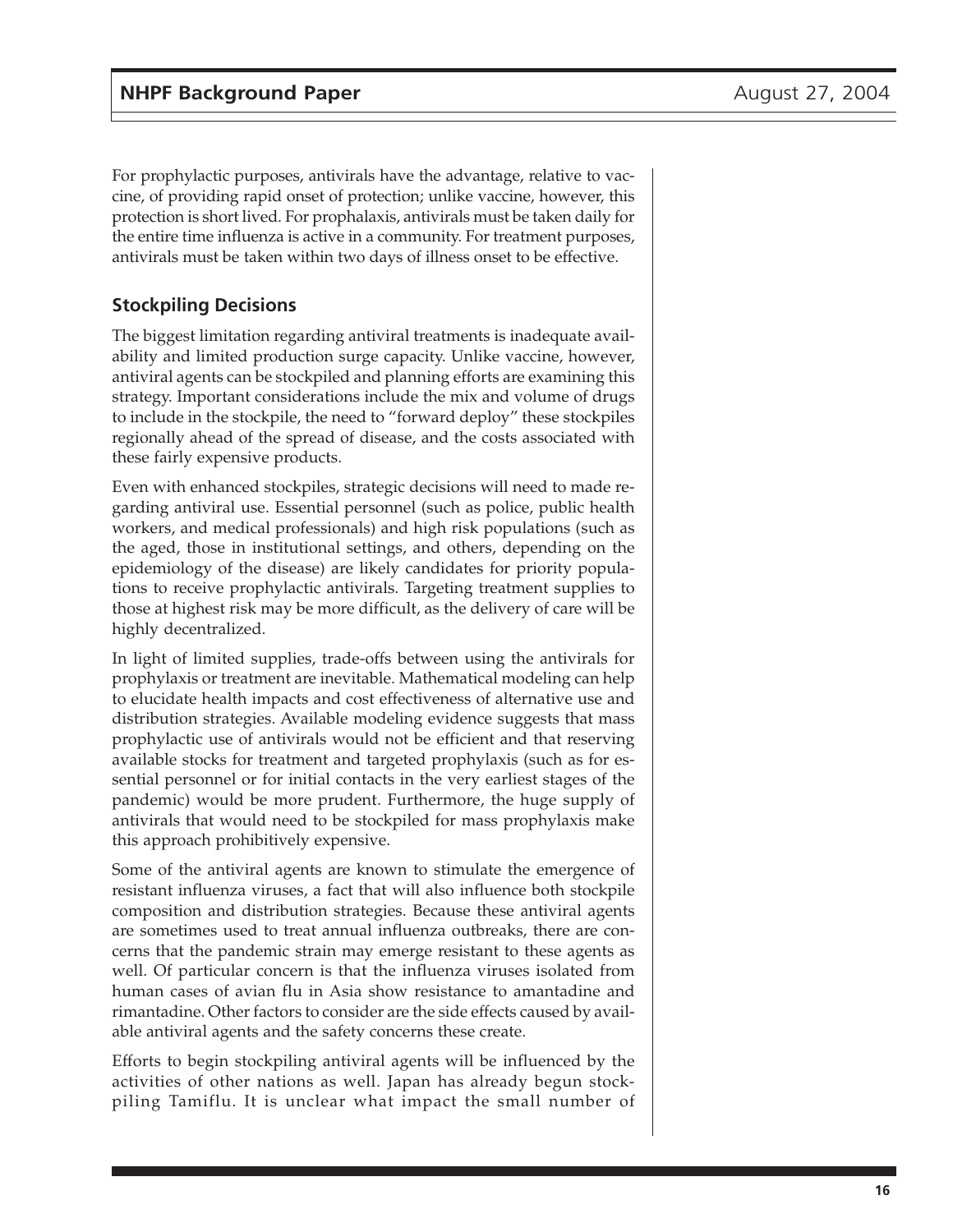manufacturers, limited production capacity, and potential for competing orders internationally will have on the cost and the timetable for U.S. stockpile efforts.

## **Readiness of the Health Care Delivery System**

Although antiviral agents will be important to managing an influenza pandemic, other types of medical care, such as proper hydration and nutrition, antibiotic therapy to treat secondary bacterial infections, and respiratory support interventions, are also important for reducing morbidity and mortality. Efforts to increase pneumococcal immunization rates now could reduce the threat of one of the more common secondary bacterial infections that often accompanies influenza. Pneumococcal immunization would also bring immediate health benefits for the elderly and children by decreasing the current incidence of pneumonia and ear infections.

Even if the next pandemic turns out to be relatively benign, the sheer volume of people requiring medical care will likely place heavy demands on the health care delivery system. In the event of a pandemic, emergency departments will be flooded and hospitalization rates will soar. Respiratory support equipment, such as ventilators, will also be in short supply. Hospital emergency departments are already severely stressed and are increasingly going on diversion status. This overcrowding is due, in part, to capacity constraints related to inpatient beds, particularly in intensive care units. In light of existing limitations for surge capacity, an influenza pandemic threatens to unravel an already frayed emergency care system. The Centers for Disease Control and Prevention (CDC) has developed two modeling tools, FluAid and FluSurge, to assist public health agencies and health care organizations in recognizing needs and planning resource requirements under different scenarios.

The combination of surge capacity needs and infection control requirements will place extraordinary demands on the health care delivery system. Although the very nature of a pandemic would make patient isolation infeasible, stringent infection control techniques (such as use of personnel protective equipment, hand washing, and environmental disinfection) will be needed, and some efforts must be made to limit contact between the sick and healthy in health care settings (such as the use of restricted waiting areas).

As with the pandemic of 1918, the constraints on availability of medical personnel, particularly nurses, will be problematic. Given existing workforce constraints and the likely event that many health professionals will themselves be severely ill, there are concerns that there will not be enough people to care for the sick. Hospitals and communities must anticipate these shortages and consider strategies to respond to these extraordinary surge pressures.

Current activity related to bioterrorism preparedness will undoubtedly help hospitals and health professionals prepare for large-scale infectious **In light of existing limitations for surge capacity, an influenza pandemic threatens to unravel an already frayed emergency care system.**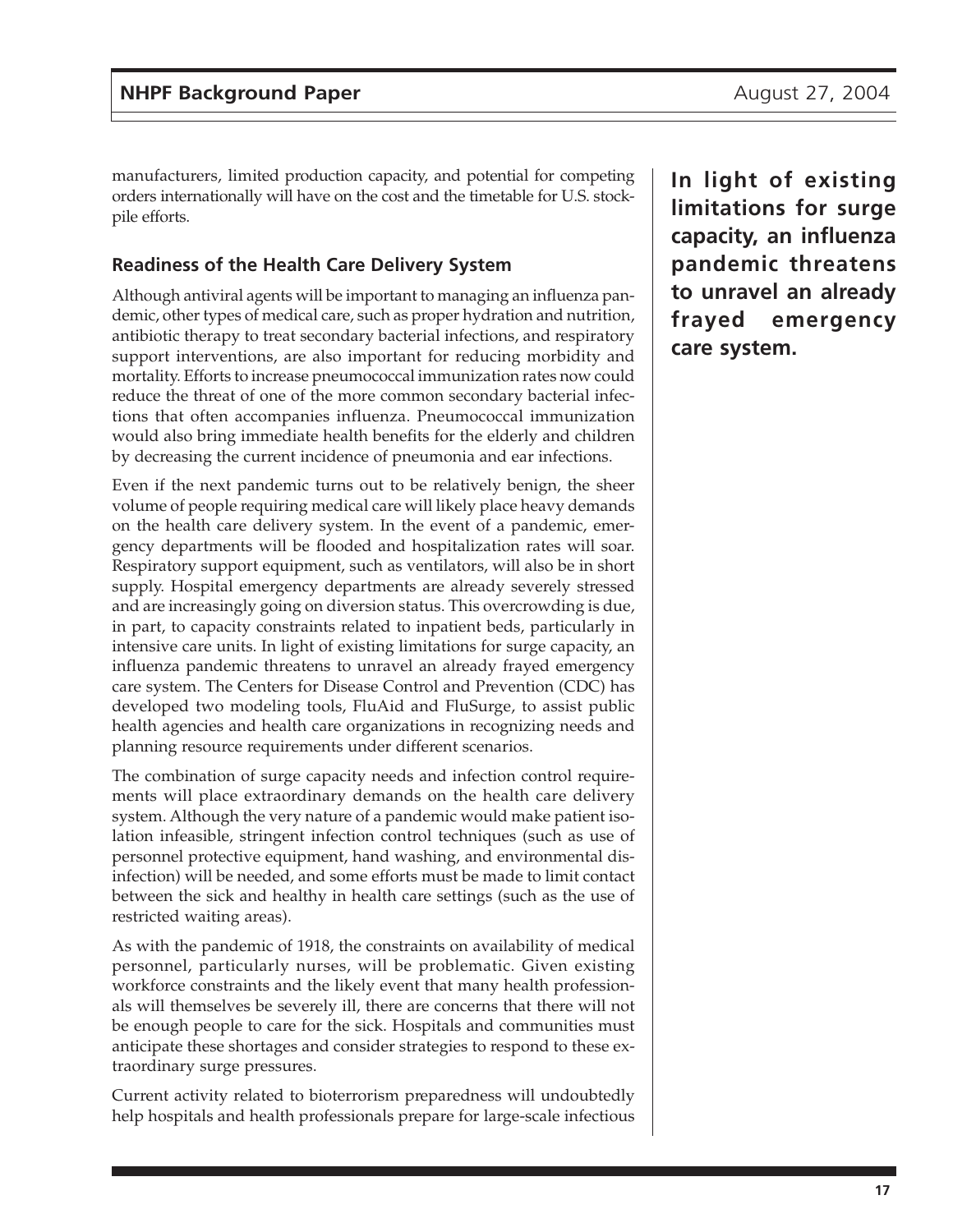disease events. However, unlike a bioterrorist event, which could be concentrated in only a few communities, the pandemic is certain to affect the entire nation—and the world—at the same time. Therefore, "borrowing" personnel from neighboring jurisdictions will probably not be an option. These workforce challenges, combined with bed and other physical constraints and infection control considerations, pose daunting planning challenges for health care delivery systems.

# **THE U.S. PANDEMIC INFLUENZA PREPAREDNESS AND RESPONSE PLAN**

DHHS, in collaboration with multiple federal partners, recently released a national plan to prepare for and respond to the next influenza pandemic.17 The department has articulated three major goals for pandemic preparedness and response: (*a*) decrease the burden of disease, (*b*) minimize social disruption, and (*c*) reduce economic impacts.18

The plan consists of a "core" that describes national coordination roles and decision-making authority, provides an overview of key issues, and outlines response actions at national, state, and local levels.<sup>19</sup> It also includes annexes that offer guidance for state and local health departments and for health care organizations. Additional annexes provide detailed technical information on issues related to surveillance, vaccine development and production, vaccine and antiviral use strategies, interventions to decrease influenza transmission, communications, future research priorities, lessons learned from the 1976 swine flu program, and comparisons between influenza and other infectious diseases.

Preparedness and response require collaboration internationally, across federal agencies, with state and local health officials, with private sector health care organizations and professionals, and with the public at large. Therefore, DHHS released this plan as a "draft" document, to elicit comments. The department anticipates that this process will help to refine the plan, which in fact must be continually modified over time to accommodate scientific advances and other changes in the world landscape.

The national plan provides a clear framework for advancing pandemic planning, but does not conclusively resolve a number of important decisions, due in part to the unpredictable nature of the pandemic threat. Although there is fairly strong scientific consensus regarding the steps that should be taken to enhance pandemic preparedness, many unresolved policy questions remain:

■ **Resource Allocation.** In many respects, pandemic influenza planning involves resource allocation decisions. What level of resources would be needed to implement all of the preparedness steps that have been proposed? Given that resources are likely to be limited in some fashion due to competing policy goals, how should priorities in funding be set? Which pandemic preparedness investments promise

**What level of resources could be needed to implement all of the preparedness steps proposed?**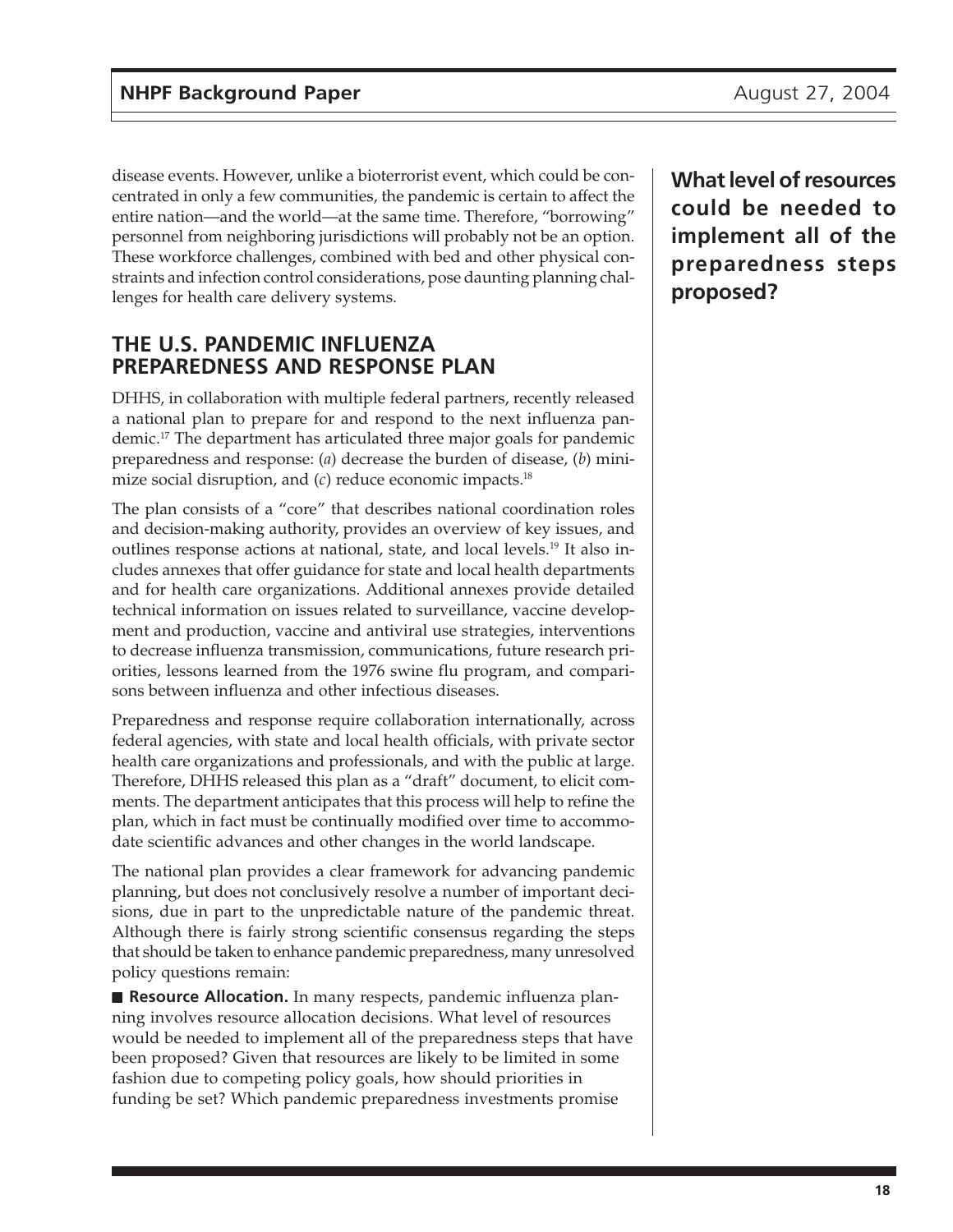to be most cost-effective? Which are most critical for ensuring adequate response? How should funding obligations be shared internationally and domestically? Are targeted appropriations required, or should important pandemic initiatives be absorbed within agencies' existing budgets? The national plan does not include specific budgetary recommendations, therefore pending decisions related to the funding and financing of pandemic preparedness investments will likely guide the extent of and time frame for readiness capabilities.

■ **Federal Role in Vaccine Purchase and Distribution.** The plan does not establish a definitive federal role in purchasing and distributing a pandemic vaccine in advance of a pandemic crisis. The plan allows for alternative scenarios, including complete federal purchase and distribution to states, partial federal purchase, and minimal federal purchase, depending on the nature of the pandemic. The plan also suggests that the federal role in vaccine purchase is likely to shift as the pandemic unfolds and vaccine becomes increasingly more available. Who should control the limited supply of vaccine? What criteria will be used to determine if complete federal purchase is warranted or when partial or minimal purchase should commence? Who will make decisions regarding how vaccine will be allocated across populations and across jurisdictions? Current ambiguity related to these questions requires states to develop multiple approaches to vaccine distribution and raises concerns about whether state-level public purchasing should be pursued. Industry representatives are equally apprehensive about these questions because the decisions will have important implications for their own marketing and investment strategies. The uncertain federal government role in vaccine procurement and distribution extends to multiple "second order" policies related to legislative authority, financing mechanisms, contractual agreements, and price negotiations. Absent a resolution of the federal role, multiple contingency plans must be established for these second order policies.

■ **Antiviral Stockpile Strategy.** The composition of, size of, and deployment strategy for the antiviral stockpile are presently open issues. Which antiviral agents should be stockpiled? How much of each should be secured? Where and how should the stockpile be deployed? Again, these decisions will have ripple effects throughout the pharmaceutical industry and public health infrastructure. One proposal being considered is whether to procure some of the antiviral agents in "jumbo" containers, rather than in traditional single or multiple dose units. Such an approach would save on packaging costs and could help to minimize acquisition costs, but would also raise logistical challenges and dispensing costs for those responsible for distributing antivirals. Further analyses of the costs and benefits of alternative strategies will help to clarify the best approach to antiviral stockpiling.

■ **Determination of Priority Populations.** The national plan charges states with establishing priority populations and offers broad guidance in this regard. Identifying which populations will get priority in receiving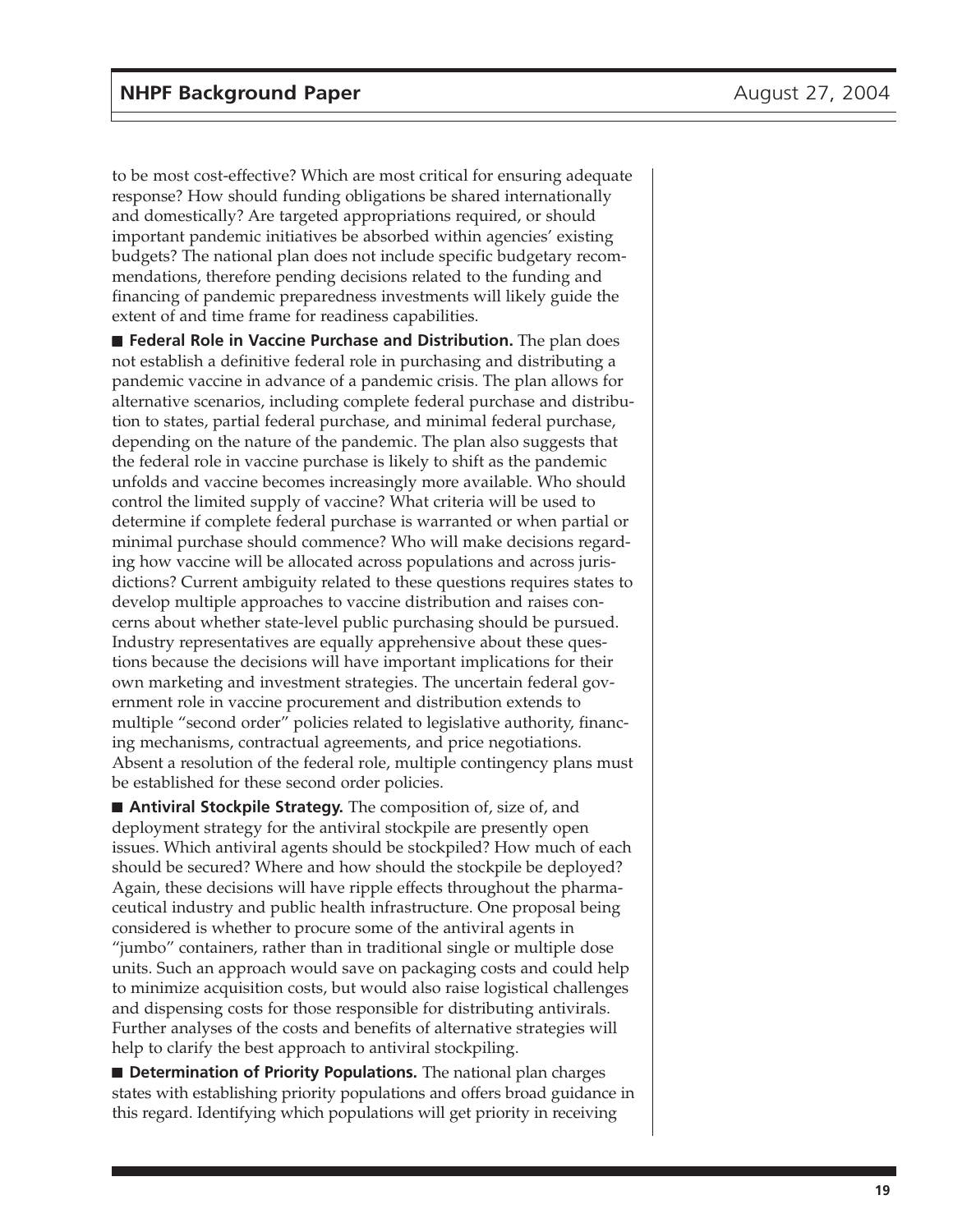vaccine and antiviral agents is likely to be a fairly controversial topic. Prioritizing essential personnel relative to high-risk individuals will probably generate a fair amount of debate, as will identifying specific groups of essential personnel, such as health care workers, police, fire and rescue personnel, and public health personnel. Potential differences in strategy across states may give rise to perceived inequities. How can these differences be harmonized? At the local level, classes of prioritized populations must be translated into actual, current lists of individuals to determine the quantity of vaccine and antiviral agents that will be required. This exercise suggests that the prioritization will be an iterative process and is tied to expectations regarding available vaccine supply as the pandemic evolves.

■ **International Distribution of Vaccine.** Planning related to vaccine purchase and distribution in the United States will need to be considered in the context of international demand. Some observers have noted that any given nation will only have access to the vaccine supplies produced within their borders in the event of a pandemic. If this is the case, U.S. planning efforts will need to make clear distinctions between domestic and imported vaccine production capacity. At the same time, U.S. policy will ultimately need to consider whether domestically produced vaccine will be made available to other nations and under what circumstances.

■ **Vaccine Production Improvements.** Expanding vaccine production capabilities may involve a balance between increasing the capacity of prevailing technologies and accelerating the development and adoption of new technologies. Though there is likely to be an attempt to pursue both strategies simultaneously, resource constraints may force a decision to favor one approach over the other. Which approaches appear to be the most cost effective? The most expedient?

■ Liability Protections and Other Legal Considerations. Observers have noted that a variety of legal concerns create significant disincentives to manufacturers considering the adoption of new vaccine production technology. These concerns relate to the potential liability exposure created by new approaches, intellectual property rights that limit the application of new techniques, and regulatory provisions that discourage investment in new production methods. Would addressing these issues increase the vaccine industry's motivation to pursue change? What are the costs and consequences of decreasing these legal burdens?

■ **Research Agenda.** A broad variety of new and future insights and scientific advances in influenza virology have the potential to reshape the parameters of influenza preparedness. Investments in these pursuits provide long-term promise but do not translate into immediate improvements in readiness. Balancing short-term versus long-term objectives represents a complex policy trade-off.

■ **Surveillance Enhancements.** Improvements in both domestic and international influenza surveillance involve a variety of investments, ranging from information systems development and laboratory

**Under what circumstances might U.S. vaccine supply be made available to other countries?**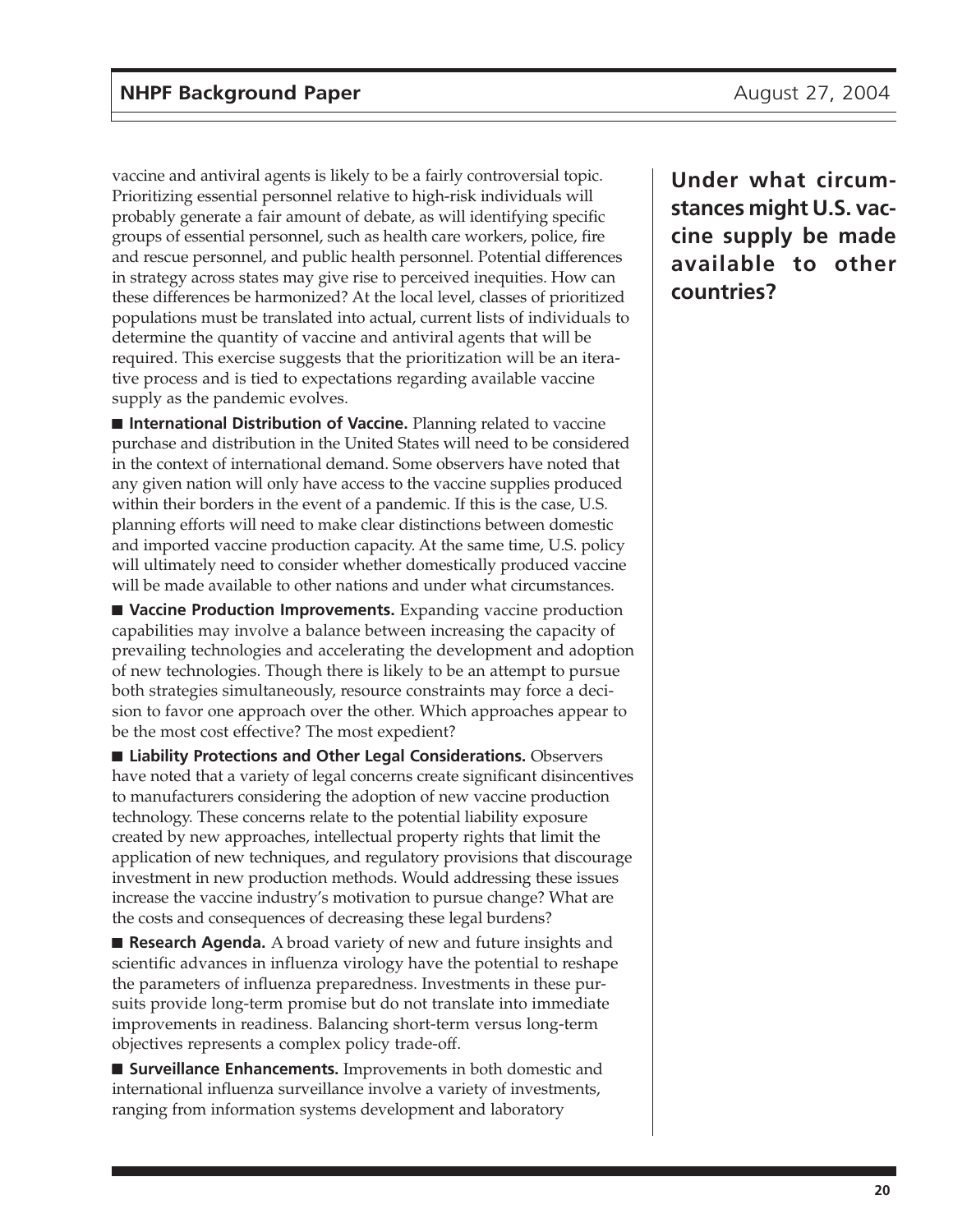enhancements to the training of personnel. Debate is likely to focus on who should be responsible for making these investments. Should the U.S. contribute to surveillance capacity in other nations? Should states bear some or all of the costs of surveillance improvements within their borders?

■ **Public Health Capacity and Health System Readiness.** Although the federal government is likely to assume responsibility for a number of key functions in pandemic preparedness and response, public health and health care delivery systems at the local level will very likely be asked to deliver vaccine, antivirals, health care services, and public health protections. These parties will look to the national plan to determine the depth and quality of the guidance it offers for carrying out these responsibilities. How much standardization in response protocols and capabilities is warranted? Should the federal government fund the planning and capacity building required to meet such standards? The national plan encourages states to program funding from the Bioterrorism Cooperative Agreement and the 2004 Immunization Continuation Grant for pandemic preparedness planning. State health departments and health care providers will likely seek greater clarity regarding the degree to which federal resources will be available to support pandemic influenza planning.

Many of these issues will require legislative action of some type and will rely on Congress for final resolution. While some of these policy questions may be considered and resolved in advance of the pandemic crisis, as additional analyses and negotiations are completed, others may be entirely dependent on the unique epidemiological and clinical characteristics of the pandemic virus. This degree of uncertainty is reflected in the national influenza plan as different contingencies are explored.

Although it cannot answer all open questions, the release of the national plan will encourage dialogue among public health officials at all levels of government and will facilitate the development of well integrated stateand local-level plans. As countries across the world develop national plans, international coordination can also be carried out under the auspices of the WHO. Such coordination will help minimize inconsistencies across states or nations that might impede a pandemic response. This interactive and interdependent response is critical in light of the global nature of the pandemic threat.

# **CONCLUSION**

"The pandemic clock is ticking. We just don't know what time it is." $20$ These words accurately capture the challenge of pandemic influenza. Although there is a sense of urgency among public health officials, mustering political will and public attention may be difficult given the unpredictable (though inevitable) nature of the pandemic influenza. When confronted by immediate health threats and other social priorities, it may be tempting to forgo or delay investment in pandemic

**"The pandemic clock is ticking. We just don't know what time it is."**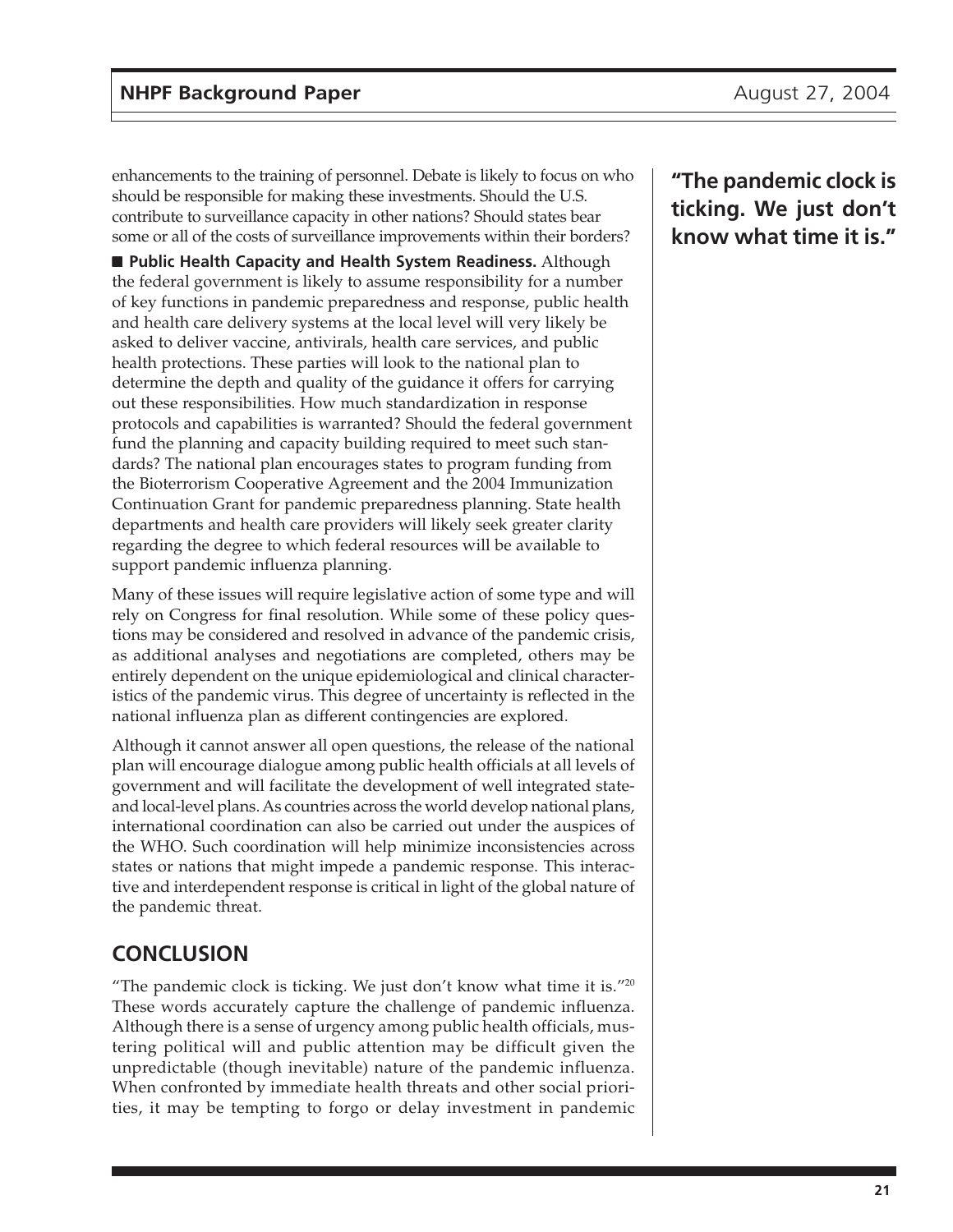preparedness and response capabilities. The difficult compromises and horrible consequences conjured by thoughts of a pandemic create discomfort, threaten to alienate responsible parties, and dampen open discourse. Lessons from the past, along with promising developments in the present, argue for confronting the challenges of this certain future threat sooner rather than later.

### **ENDNOTES**

1. Alfred W. Crosby, *America's Forgotten Pandemic: The Influenza of 1918* (Cambridge, UK: Cambridge University Press, 2003), 216.

2. Centers for Disease Control and Prevention, "Key Facts About the Flu: An Overview," January 13, 2004; accessed May 26, 2004, at www.cdc.gov/flu/keyfacts.htm.

3. Type A influenza virus is the most common cause of influenza in humans and the only type with pandemic potential. Type B does not naturally infect animals and, interestingly, does not exhibit antigenic shifts.

4. Centers for Disease Control and Prevention (CDC), "Programs in Brief: Pandemic Influenza Planning"; accessed May 10, 2004 at www.cdc.gov/programs/immun07.htm.

5. Department of Communicable Disease Surveillance and Response, "Confirmed Human Cases of Avian Influenza A (H5N1)," World Health Organization, March 24, 2004; accessed August 27, 2004 at www.who.int/csr/disease/avian\_influenza/country/ cases\_table \_2004\_03\_24/en/.

6. Department of Communicable Disease Surveillance and Response, "Avian influenza– update: Implications of H5N1 infections in pigs in China, World Health Organization," August 25, 2004; accessed August 27, 2004 at www.who.int/csr/don/2004\_08\_25/en/.

7. National Vaccine Program Office, "Pandemics"; accessed May 10, 2004 at www.hhs.gov/ nvpo/pandemics/fluprint.htm.

8. Department of Communicable Disease Surveillance and Response (CSR), "WHO consultation on priority public health interventions before and during a pandemic," World Health Organization, Geneva, Switzerland, March 16 to 18, 2004; description accessed August 26, 2004 at www.who.int/csr/disease/avian\_influenza/en/final.pdf.

9. Department of Communicable Disease Surveillance and Response, "Global Agenda on Influenza Surveillance and Control," World Health Organization, 2003; accessed August 26, 2004 at www.who.int/csr/disease/influenza/csrinfluenzaglobalagenda/en/ index1.htm.

10. CSR, "WHO consultation."

11. Department of Communicable Disease Surveillance and Response, *WHO Guidelines on the Use of Vaccines and Antivirals during Influenza Pandemics*, World Health Organization, 2004, 4.3; accessed August 26, 2004 at www.who.int/csr/resources/publications/ influenza/en/11\_29\_01\_A.pdf.

12. Department of Communicable Disease Surveillance and Response, *Influenza Pandemic Plan. The Role of WHO and Guidelines for National and Regional Planning*, World Health Organization, April 1999, 46–48; accessed August 26, 2004 at www.who.int/csr/resources/ publications/influenza/en/whocdscsredc991.pdf.

13. CSR, *Influenza Pandemic Plan*.

14. Centers for Disease Control and Prevention, "Questions & Answers: Flu Vaccine," December 10, 2003; accessed August 26, 2004 at www.cdc.gov/flu/about/qa/fluvaccine.htm#2.

15. Vaccine coverage rates for a pandemic virus could be significantly higher. All people would probably need two doses for an effective immune response to a pandemic strain;